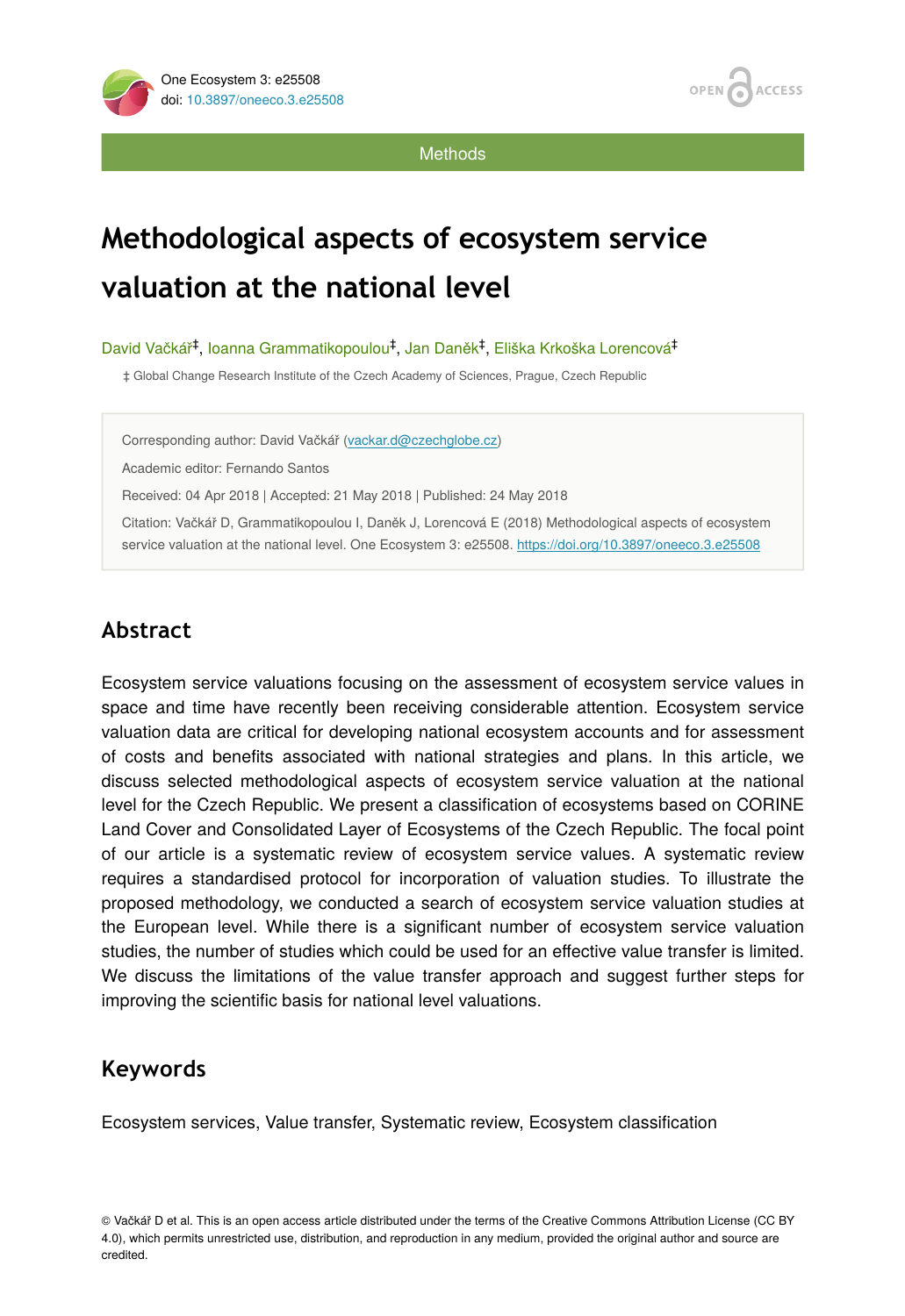### **1. Introduction**

Mapping and assessment of ecosystem services should contribute to the communication of value provided by nature to society (Costanza et al. 2014). Economic valuation of ecosystem services is one of the approaches for the quantification of the importance of ecosystems for human well-being and economic prosperity. According to the EU Biodiversity Strategy, Member States should assess the economic value of ecosystem services and promote the integration of these values into accounting and reporting systems at the European Union (EU) and national level by 2020 (Maes et al. 2012). Thus, a valuation of ecosystem services is clearly linked to the natural capital accounting and assessment of the human appropriation of natural capital (Obst et al. 2015). However, assessment of ecosystem service values and their change at the national level poses several methodological challenges. Project ESMERALDA aims to deliver a flexible methodology to provide the building blocks for pan-European and regional assessments, including national biophysical, social and economic assessment of ecosystem services (Burkhard et al. in prep).

Global, regional and national applications of the mapping and assessment of the economic value of ecosystem services has received close attention (Costanza et al. 2014, Kubiszewski et al. 2013, Schägner et al. 2013, Niquisse and Cabral 2017, Anderson et al. 2017). As these assessments rely on existing information about ecosystem service values, the value (benefit) transfer approach has been applied. Brander et al. (2011) define value transfer as the procedure for estimating the value of an ecosystem of current policy interest (policy site) by assigning an existing valuation estimate for a similar ecosystem (study site). Most global or national studies apply the unit value transfer (see Section 3 for detailed description of approaches). While economic valuation of ecosystem services is undoubtedly context dependent, monetary values can assist the decision-making by expressing the value in common units which people understand and compare different policy options and impacts in terms of human welfare (Brander et al. 2011, Costanza et al. 2014).

Numerous national ecosystem service assessments have been launched, including, for example, TEEB country studies (TEEB 2013) and national assessments in European countries (Schröter et al. 2016). National assessments accumulated an extensive knowledge base about the role of ecosystem services in generating societal benefits, though they are usually not providing a single estimate of ecosystem service value for the nations. The most thorough national assessment, the [UK National Ecosystem](http://uknea.unep-wcmc.org/) [Assessments \(UK NEA\),](http://uknea.unep-wcmc.org/) produced many reports and tools illustrating the role of national ecosystems in generating benefits to society. The UK NEA economic valuation report Bateman et al. (2011) presents a comprehensive account of ecosystem service values for different services and sectors. Bateman et al. (2013) demonstrated the use of economic values of ecosystem services in scenario-based analysis of future land use in the UK. This study was based on models providing valuation of 5 ecosystem services. Aspects of economic valuation of ecosystem services have also been considered in the [Spanish](http://www.ecomilenio.es/) [National Ecosystem Assessment](http://www.ecomilenio.es/) (Quintas-Soriano et al. 2016) where the meta-analysis of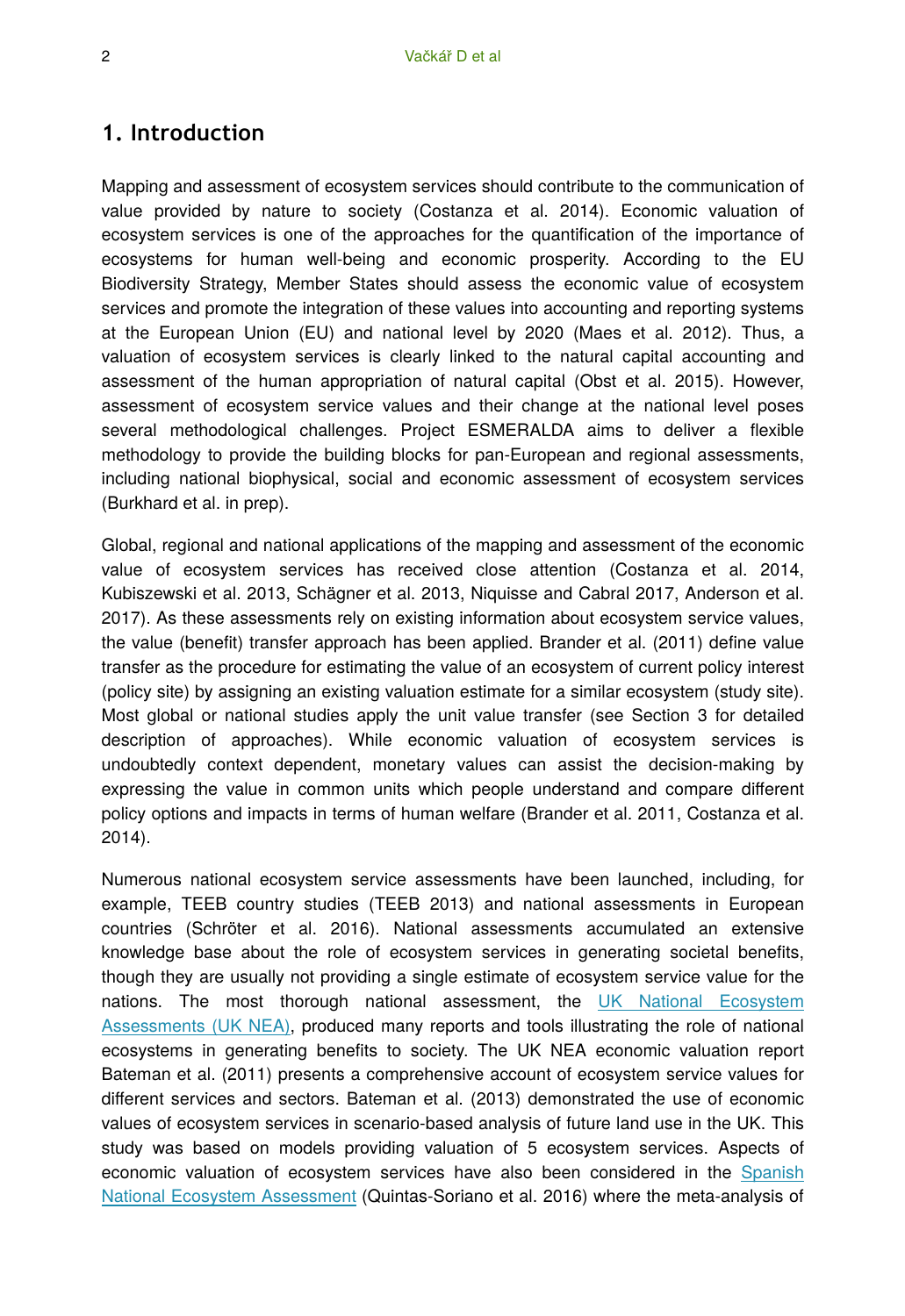valuation studies found 649 economic value estimates within the 150 primary studies. A national study, carried out in the Czech Republic by Frélichová et al. (2014), used a novel [C](http://www.ecosystemservices.cz) [onsolidated Layer of Ecosystems](http://www.ecosystemservices.cz) developed in the Czech Republic and comprising 41 land cover categories differentiating natural and human-influenced ecosystems and 17 ecosystem services to estimate the total economic value of ecosystem services by unit value transfer at the national scale.

There are still multiple challenges in national level valuation. As economic valuation studies reveal, there is a trade-off between the number of services valued and data availability for original (primary) valuation. In this article, we focus on improving the procedures for value transfer information to be applied in national level value transfer. The aim of this article is to present methodological aspects for assessing the economic value of ecosystem services at the national level by means of a systematic review. Based on rapidly growing databases and availability of primary ecosystem service valuations studies, value transfer techniques can be used to estimate the total value of ecosystems within the national territories and detect the trends and spatial changes in the ecosystem services values. We present methodological aspects of national studies applying the value transfer approach and illustrate the challenges for national level valuation of ecosystem services based on the example of the Czech Republic.

### **2. Methodological approach to valuation at the national level**

Ecosystem service valuation (ESV) utilises various methods and approaches to estimate a monetary value of ecosystem services (Liu et al. 2010). These methods, which can be based on market-based estimates, cost-based estimates or stated and revealed preferences estimates, incorporate conventional as well as innovative approaches to ecosystem service valuation (Nijnik and Miller 2017). National level assessments utilising the value transfer approach can use the available information generated from primary valuation studies to scale-up ecosystem service value estimates to the national scale using value transfer methods (*Brander 2013*).

Estimating economic values associated with ecosystem services at the national level by value transfer follows several steps. First, a comprehensive categorisation of ecosystems containing the distribution of ecosystems in a country is required. In addition to the global land cover maps applied in global valuation studies, more detailed data sources are usually available at the regional or national level. Second, a database of ecosystem service values provides information on the available estimates of economic value. Third, selection and application of the value transfer approach enables the quantification of the ecosystem service value at the national scale. Combination of these databases and application of value transfer enables the quantification and mapping of ecosystem service value (ESV) at the national level (Fig. 1). Below, we provide a description of the methodological aspects for creating these datasets. We present the methodological aspects of classification of ecosystems, the classification of ecosystem services and a systematic search for value transfer.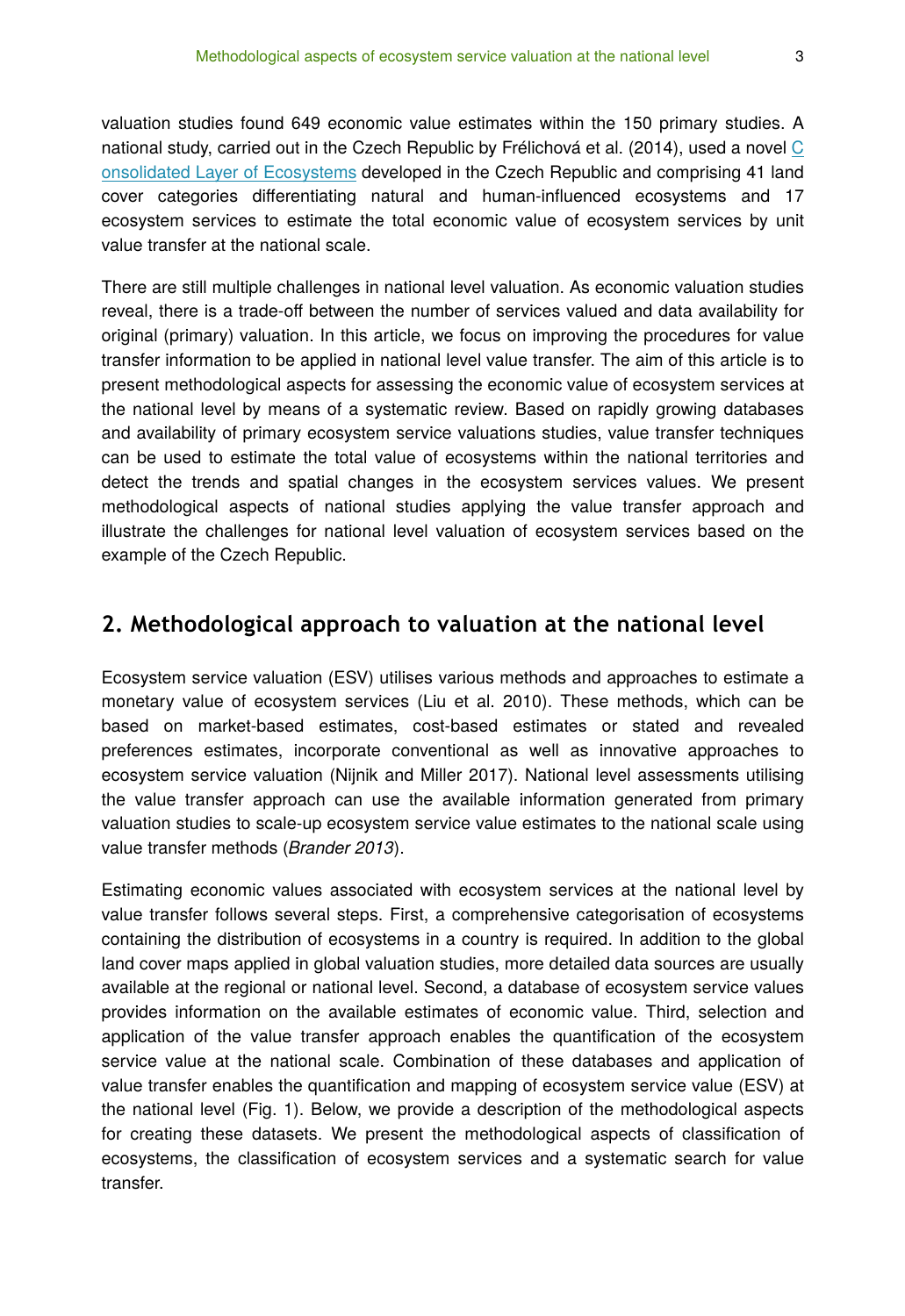

Scheme of ecosystem service valuation at the national level.

### **2.1. Classification of ecosystems**

In European countries, various ecosystem mapping sources are available. At the pan-European level, CORINE Land Cover dataset presents one of the possible sources for mapping the extent of ecosystems and detecting changes in the land cover.

The CORINE Land Cover (Coordination of Information on the Environment Land Cover, CLC) is referring to a European programme establishing a computerised inventory on land cover of the EU Member States and other European countries. CORINE Land Cover is a component of Copernicus Programme Land Monitoring Service and is coordinated by the European Environment Agency (<https://land.copernicus.eu/pan-european/corine-land-cover> ). The CORINE Land Cover is provided for the years 1990, 2000, 2006 and 2012. This vector-based dataset includes 44 land cover and land use classes in a hierarchical nomenclature (Kosztra et al. 2017). The time-series also includes a land-change layer, highlighting changes in land cover and land use. Five general categories include artificial surfaces, agricultural areas, forest and semi-natural areas, wetlands and water bodies.

The classification of ecosystems for ecosystem service assessments usually requires some aggregation. Suppl. material 1 presents an example of classification of ecosystems using CORINE Land Cover categories, aggregated into 8 broader classes. We included only categories occurring in the Czech Republic and excluded categories typical of the Mediterranean (olive groves, sclerophyllous vegetation), coastal structures (beaches, dunes, salt marshes, salines), marine (estuaries, seas) and high-mountain areas (glaciers and permanent snow). Artificial and bare land categories are classified as unproductive surfaces and therefore, their ecosystem service value is usually set to zero.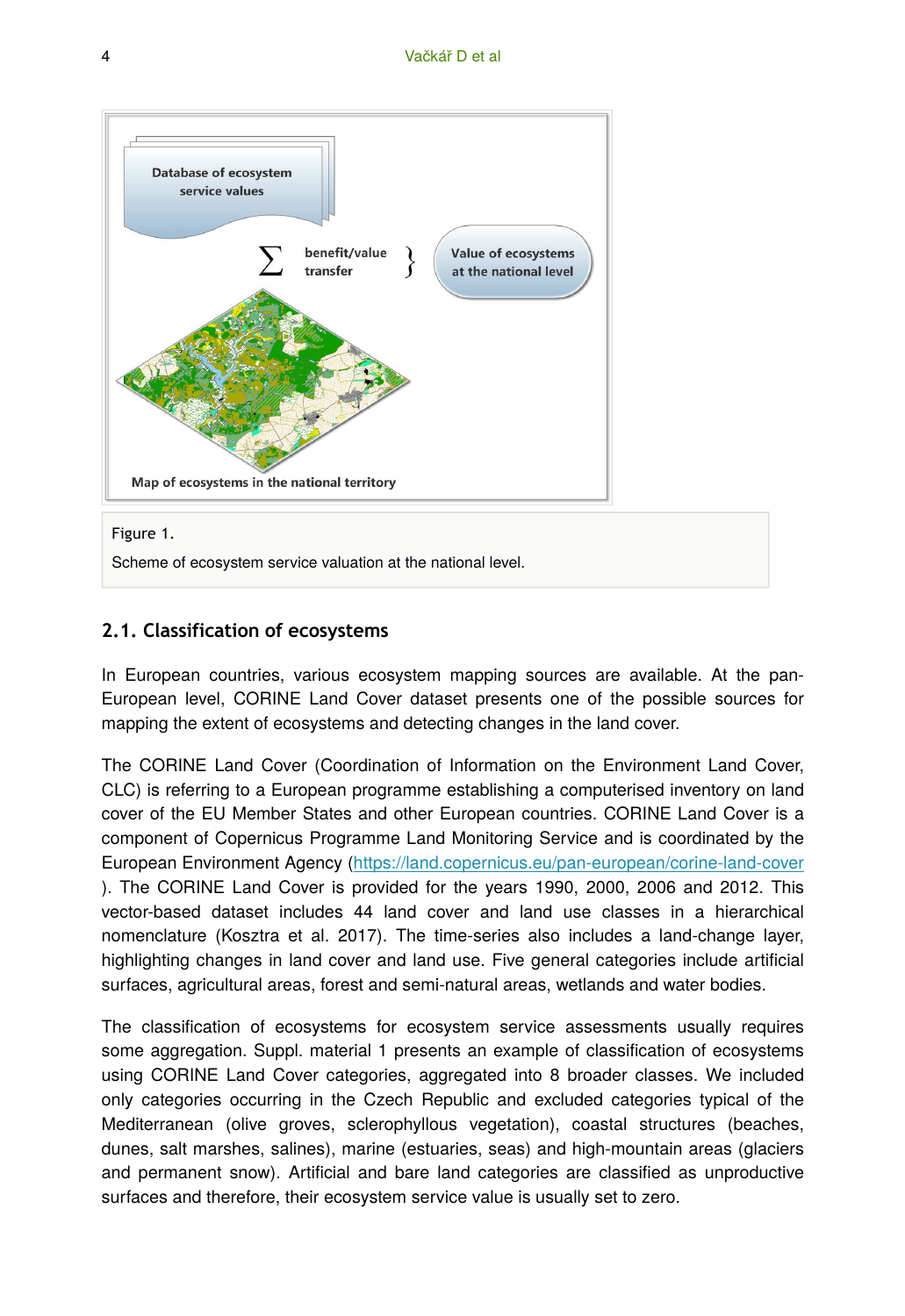In the Czech Republic, a more detailed map of the ecosystems called Consolidated Layer of Ecosystems of the Czech Republic (CLES) was developed in cooperation with the [Czec](http://www.ochranaprirody.cz/) [h Nature Conservation Agency.](http://www.ochranaprirody.cz/) CLES presents a detailed map of the extent of natural as well as artificial ecosystems in the national territory (Fig. 2, Suppl. material 1). CLES was developed by detailed habitat mapping in the Czech Republic and by the availability of other data sources on agricultural land, urban areas and water bodies. The advantage of CLES is the detailed resolution of ecosystems applicable even at the local level. However, in its current form, CLES cannot be used to track the changes in ecosystem service values.



Illustration map of the Consolidated Layer of Ecosystems of the Czech Republic.

### **2.2. Classification of ecosystem services**

For a valuation of ecosystem services at the national level, a comprehensive classification of ecosystem services is required.

We used the classification of ecosystem services CICES (Common International Classification of Ecosystem Services) version 4.3, which was published in 2013 and is a widely used classification of ecosystem service research (Haines-Young and Potschin 2018; Czúcz et al. 2018). There already existed a new updated and extended version of CICES (v5.1, Haines-Young and Potschin 2018) at the time of writing this article, but we decided to continue to use the previous version as it is more straightforward and easier to use. Compared with other recognised and globally used classifications (e.g. MA, TEEB,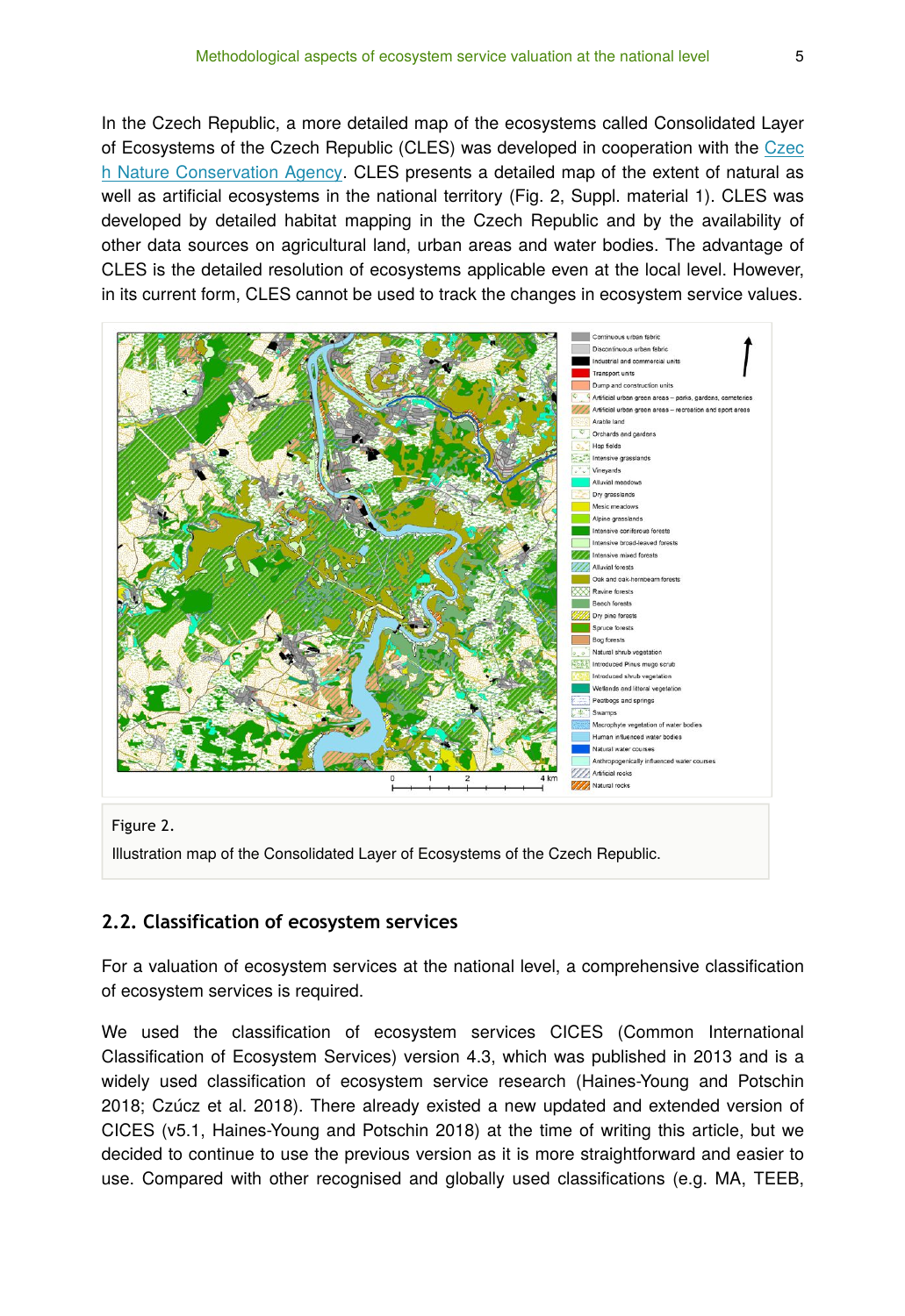FEGS-CS, NESCS), CICES provides a higher level of detail amongst ecosystem service categories branched within a solid hierarchical structure (Czúcz et al. 2018).

CICES defines three broad categories (sections) of ecosystem services – provisioning, regulation and maintenance and cultural, which are subdivided into three fixed levels (division, group, class) and one open sub-level (class type). To provide an overview of the classification content and structure, the following table shows the first three levels of the classification (Table 1).

| Table 1.<br>CICES v4.3 classification of ecosystem services, Haines-Young & Potschin 2013. |                                                                                                        |                                                            |  |  |  |
|--------------------------------------------------------------------------------------------|--------------------------------------------------------------------------------------------------------|------------------------------------------------------------|--|--|--|
| <b>Section</b>                                                                             | <b>Division</b>                                                                                        | Group                                                      |  |  |  |
| Provisioning                                                                               | <b>Nutrition</b>                                                                                       | <b>Biomass</b>                                             |  |  |  |
|                                                                                            |                                                                                                        | Water                                                      |  |  |  |
|                                                                                            | <b>Materials</b>                                                                                       | Biomass, Fibre                                             |  |  |  |
|                                                                                            |                                                                                                        | Water                                                      |  |  |  |
|                                                                                            | Energy                                                                                                 | Biomass-based energy sources                               |  |  |  |
|                                                                                            |                                                                                                        | Mechanical energy                                          |  |  |  |
| <b>Regulation &amp;</b><br><b>Maintenance</b>                                              | Mediation of waste, toxics and other nuisances                                                         | Mediation by biota                                         |  |  |  |
|                                                                                            |                                                                                                        | Mediation by ecosystems                                    |  |  |  |
|                                                                                            | Mediation of flows                                                                                     | Mass flows                                                 |  |  |  |
|                                                                                            |                                                                                                        | Liquid flows                                               |  |  |  |
|                                                                                            |                                                                                                        | Gaseous / air flows                                        |  |  |  |
|                                                                                            | Maintenance of physical, chemical, biological conditions                                               | Lifecycle maintenance, habitat and<br>gene pool protection |  |  |  |
|                                                                                            |                                                                                                        | Pest and disease control                                   |  |  |  |
|                                                                                            |                                                                                                        | Soil formation and composition                             |  |  |  |
|                                                                                            |                                                                                                        | Water conditions                                           |  |  |  |
|                                                                                            |                                                                                                        | Atmospheric composition and<br>climate regulation          |  |  |  |
| Cultural                                                                                   | Physical and intellectual interactions with ecosystems<br>and land-/seascapes [environmental settings] | Physical and experienced<br>interactions                   |  |  |  |
|                                                                                            |                                                                                                        | Intellectual and representational<br>interactions          |  |  |  |
|                                                                                            | Spiritual, symbolic and other interactions with                                                        | Spiritual and/or emblematic                                |  |  |  |
|                                                                                            | ecosystems and land-/seascapes [environmental<br>settings]                                             | Other cultural outputs                                     |  |  |  |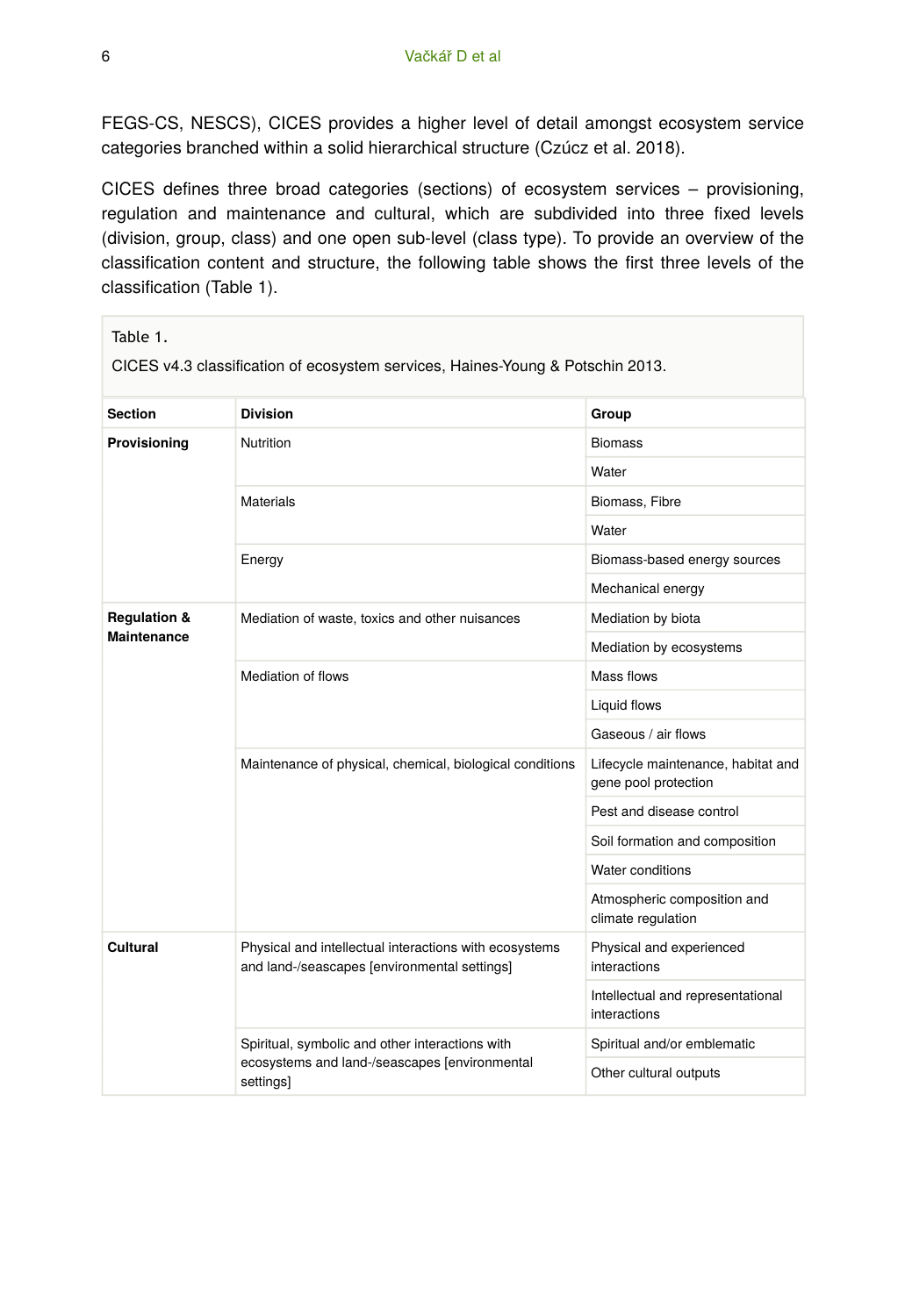## **3. Valuation by value transfer**

Ecosystem service valuation on larger spatial scales (such as global, regional or national) requires the aggregation of values for different ecosystems and ecosystem services (Costanza et al. 2014). These studies usually apply the value transfer approach, scaling-up values from primary studies to wider policy contexts (Brander 2013). Value transfer has been recognised as a cost-effective method where existing data from original studies are transferred to novel settings.

Value (benefit) transfer is a commonly used method in large-scale ecosystem services valuation studies. There are basically 2 types of value transfer methods (Johnston et al. 2015) with two variations within each:

(1) The unit value transfer:

1.1. Simple, single unadjusted value transfer;

1.2. Adjusted unit value transfer in order to account for factors such as currency values or income.

(2) Benefit function transfer:

2.1 Single-site benefit function transfer, which employs an estimated function from a single primary study;

2.2 Meta-analysis value transfer which gathers information from a set of prior studies.

The unit value transfer has been applied in multiple contexts, including a global valuation of ecosystem services and change in the values (Costanza et al. 1997, Costanza et al. 2014) and national valuations of the contribution of natural ecosystem capital to the economy (Kubiszewski et al. 2013, Frélichová et al. 2014, Niquisse and Cabral 2017).

Meta-analysis value transfer has been applied for thematic assessments of ecosystem services such as wetlands (Ghermandi et al. 2010), forests (Chiabai et al. 2011), mangroves (Brander et al. 2012) and lakes (Reynaud and Lanzanova 2017). Schmidt et al. (2016) developed meta-analysis value transfer functions for 12 ecosystem services based on 194 case studies using 839 monetary values of ES.

The general form of a benefit transfer function can be described as (Johnston et al. 2015):

$$
y_{j,s}=f\left(x_{j,s}\,\beta_{j,s}\right)
$$

where *y* is the predicted value estimate for site *j* and population *s.* The vector of variables *x (j,s)* represents the factors that explain variations in value estimates *y (j,s)* and *β (j,s)* is a vector of parameters that reflect the effect of each factor on *y (j,s)*. The explanatory factors can incorporate the type of valuation study and valuation method, the type and abundance of an ecosystem, the socioeconomic characteristics and the geographical context. The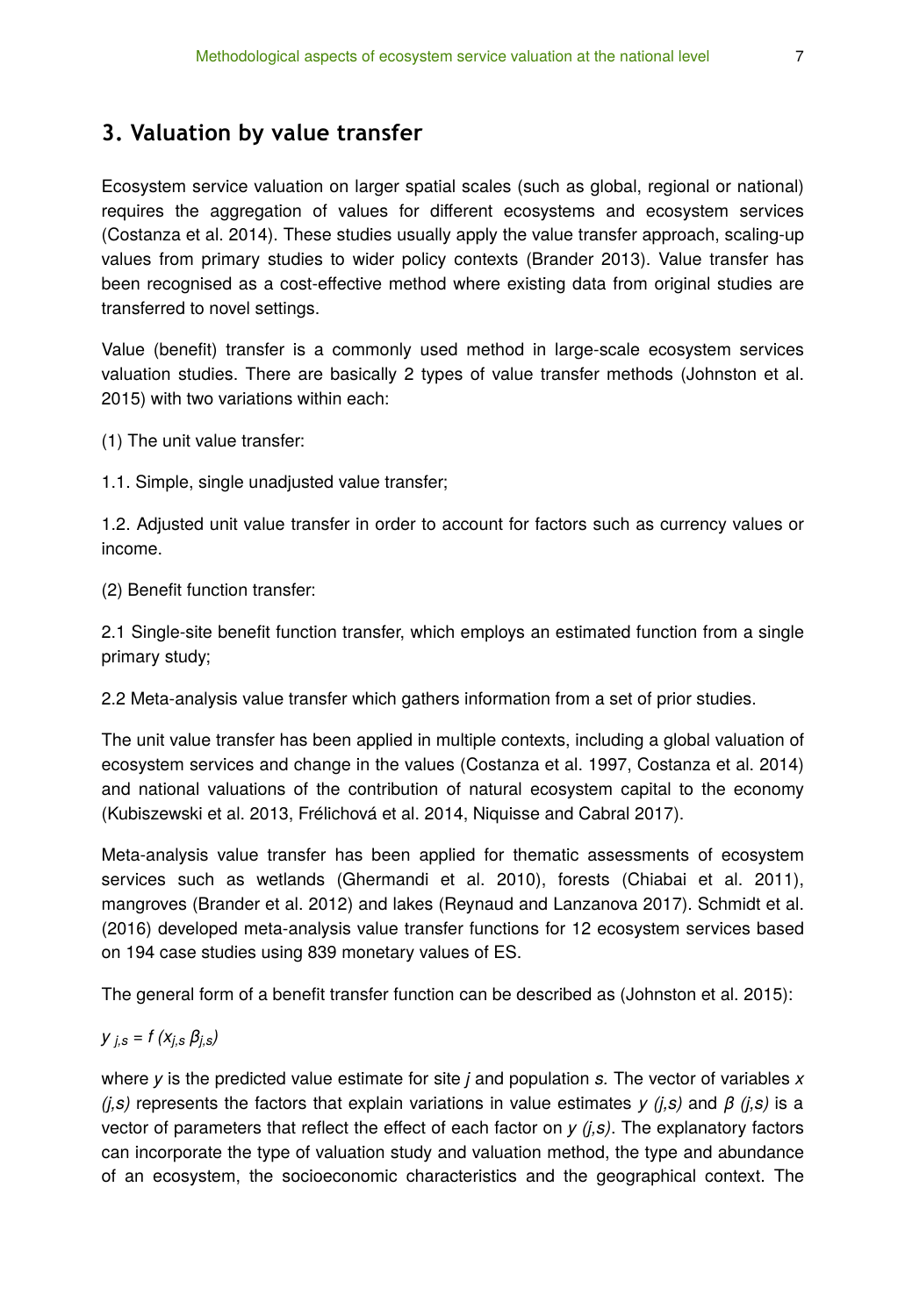meta-analysis value transfer is thus a process of estimation using a regression analysis of many primary study results.

If appropriate data are available, it is possible to combine the unit and meta-analytical approaches in national-scale ESV data synthesis and assessments (Quintas-Soriano et al. 2016). Value transfer requires a systematic search of literature. In the next section, we focus on selected aspects of a systematic review (SR) for value transfer and discuss results and challenges associated with a systematic search for value transfer.

### **4. Systematic review of ecosystem service values**

Value transfer approaches require availability of comprehensive datasets capturing the economic values of ecosystem services. The most widely used databases are the Ecosystem Service Valuation Database (ESVD) (de Groot et al. 2012) and the Environmental Valuation Reference Inventory (EVRI) database. In our previous projects focusing on pilot ecosystem value assessment at the national level, we developed the EKOSERV database for unit value transfer at the national level (Frélichová et al. 2014). The EKOSERV database has been updated using the systematic review protocol we tested to collect relevant data for ecosystem service valuation at the national level.

Systematic Review (SR) is a step-wise methodology that aims to collect, assess and synthesise existing research data. SR lays down a priori eligibility criteria and an a priori methodological protocol. The preparation of the protocol is a crucial part of the SR as it ensures that the review is "carefully planned and that what is planned is explicitly documented before the review starts, thus promoting consistent conduct by the review team, accountability, research integrity and transparency of the eventual completed review" (PRISMA Group guidelines in Moher et al. 2015). SR forms one of the basic steps in preparation of the database for national ecosystem service valuation. SR provides information underpinning the value transfer and enables a cost-effective and relatively rapid technique for extracting the ES values when data or resources are limited (Doerr et al. 2014).

We performed a SR to investigate the economic value of ES provided by ecosystems that have been assessed in scientific literature. ESV is a relatively new and popular discipline and the state of the art is evolving rapidly (Abson et al. 2014, Kull et al. 2015). SR methodology has been primarily employed in medical and healthcare disciplines while expanding to other disciplines as well (Tranfield et al. 2003, Haddaway et al. 2015), where organisations were formed in order to establish a formalised procedure for the SR process. In conservation science, the SR is a common method to summarise evidence about environmental management interventions (Cook et al. 2013, Doerr et al. 2014) and it provides an efficient means to facilitate the accessibility of the available knowledge in order to better provide information for decision-making (Pullin and Stewart 2006). A clear and consistent structure of SRs adds another important feature – repeatability (Haddaway et al. 2015).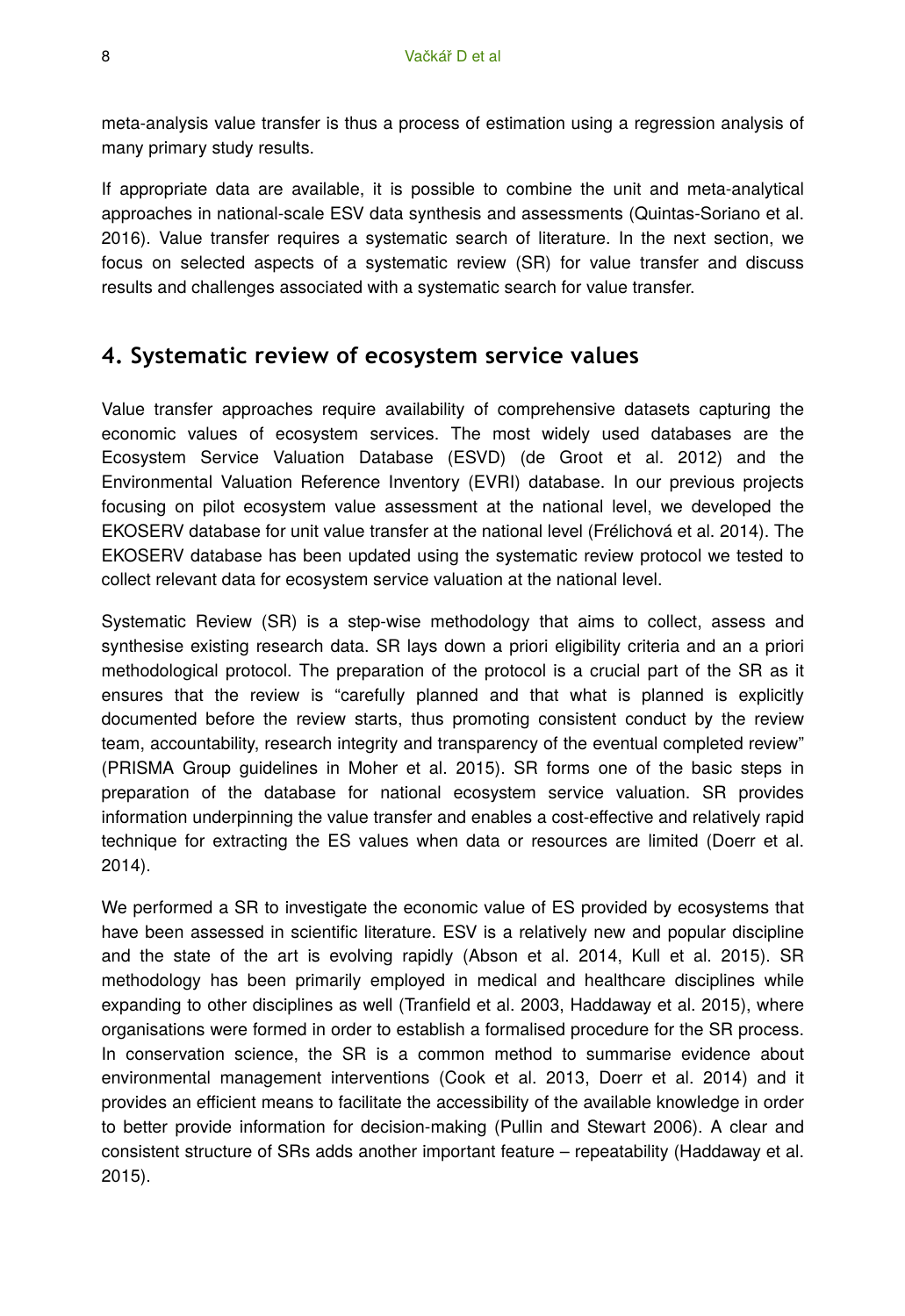There are already several studies using the SR method in ecosystem service valuations, e.g. to synthesise evidence concerning ES indicators or ES from specific ecosystems (Czúcz et al. 2018, Shepard et al. 2011). However, to the best of our knowledge, there is no agreed procedure for the SR process and especially meta-analytical ecosystem service valuations and, thus, the SR process is yet to be determined, though, for our investigation, we followed the standards referred in the Cochrane Collaboration review collaborating body (Collaboration for Environmental Evidence 2013). Despite recent methodological developments (Richardson et al. 2015), there are no standardised guidelines for value transfer valuations applicable at the national level.

### **4.1. Structure of systematic review**

Fig. 3 illustrates the methodology of a systematic review in line with the Cochrane standards. The abbreviations P, I and O refer to process, input and output, respectively. Each process results in an input for the next process and/or an output. A protocol defines the steps (processes) in the revision. The research team first enters the keywords and decides which search engines to use for the literature scoping (P1). Several keyword selections may be performed in order to capture as many as possible relevant (by quick scanning of title) references. Different datasets (e.g. Scopus vs WoS) may lead to different outcomes based on the phrasing of the keywords or based on a similar wording of the keywords. Keeping track of the efforts is advisable for the final decision of selected keywords.



#### Figure 3.

Stages of the systematic review process. Adapted from Collaboration for Environmental Evidence 2013.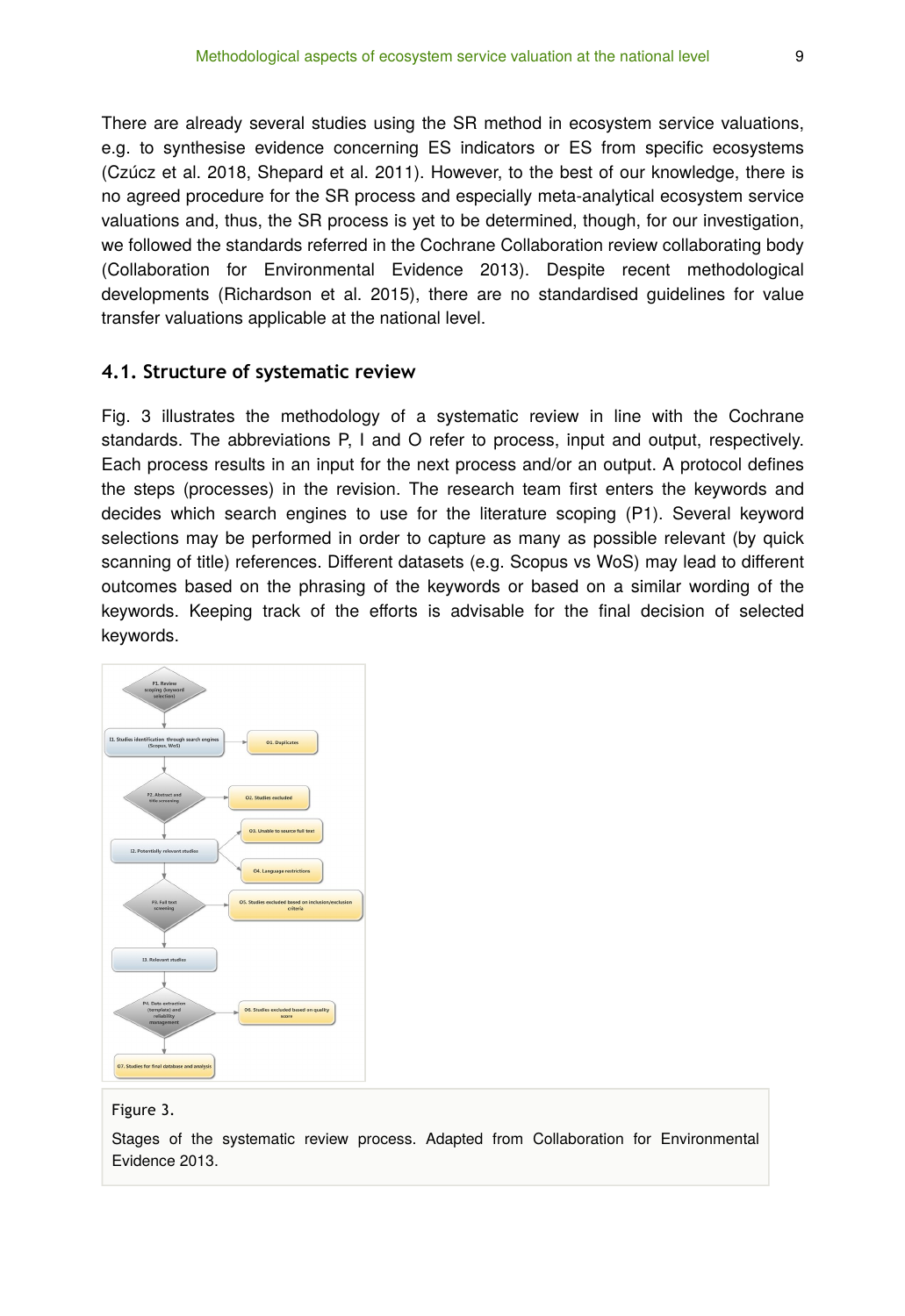P1 leads to a great number of eligible studies. If more than one dataset is used, then a cross-check between the inputs should be performed in order to exclude references that are captured in both datasets, i.e. duplicates. Then the research team should go through the abstract and the title of studies and exclude those that do not fit the subject of research.

Hence, P2 concludes with a number of relevant studies which need to be read through. Sometimes the studies cannot be sourced or are written in a language other than English and, as such, need to be excluded from the list of studies.

In P3, the research team revised all the studies extracted from P2 based on certain inclusion and exclusion criteria (Table 2). The inclusion criteria are set as criteria that can be regarded as the reasoning for including a study in the final dataset and the exclusion criteria as the reasoning for rejecting it. P3 concludes with a semi-final list of studies.

| Table 2.<br>Eligibility criteria for inclusion of studies in systematic review.                                                                                                                                                             |                                                                       |                                                     |  |
|---------------------------------------------------------------------------------------------------------------------------------------------------------------------------------------------------------------------------------------------|-----------------------------------------------------------------------|-----------------------------------------------------|--|
|                                                                                                                                                                                                                                             | Inclusion                                                             | Exclusion                                           |  |
| Study                                                                                                                                                                                                                                       | Empirical study (primary data)                                        | Meta-analysis study                                 |  |
|                                                                                                                                                                                                                                             | Peer reviewed studies                                                 | Methodological or conceptual study                  |  |
|                                                                                                                                                                                                                                             | Studies in English                                                    | Web articles                                        |  |
|                                                                                                                                                                                                                                             | Studies that have been published after year<br>2000                   | Grey literature                                     |  |
|                                                                                                                                                                                                                                             | Studies where site and valuation of ES refer<br>to European countries | Large scale: Global scale studies                   |  |
| Valuation                                                                                                                                                                                                                                   | Economic valuation is one of the study<br>objectives                  | Studies that assess ES but not in<br>monetary terms |  |
|                                                                                                                                                                                                                                             | Valuation of ES*                                                      | Valuation of biome/ecosystem                        |  |
|                                                                                                                                                                                                                                             |                                                                       | Not clear and or eligible valuation method          |  |
|                                                                                                                                                                                                                                             |                                                                       | Value range without mean value                      |  |
| * In some cases, it is also important to restrict searching in studies that value certain ES or studies that value ES<br>uging cortain mathoda (a.g. outural E.C. uging atatod proference mathoda). The latter is to quaid discrepancies in |                                                                       |                                                     |  |

ing certain methods (e.g. cultural ES using stated preference methods). The latter is to avoid dis welfare measures i.e. only Hicksian or Marshallian values. This requirement has been discussed in literature (e.g. Johnston and Moeltner 2013).

The last process, P4, aims to set up a database and to perform a reliability assessment of the studies. The reliability assessment is based on certain quality criteria, considering that the studies vary in quality and the final list of studies should only include the most reliable sources (Michel and Hudon 2015). Based on the research objectives, the team created a database with information taken from the semi-final list of studies. The database includes the quality criteria according to which the studies should be scored. A final revision follows based on the scoring of the studies. The final output is a database for analysis where the data are acquired from the final/most relevant studies. The processes P2 and P3 (Fig. 3) were based on pre-defined eligibility criteria which are shown in Table 2.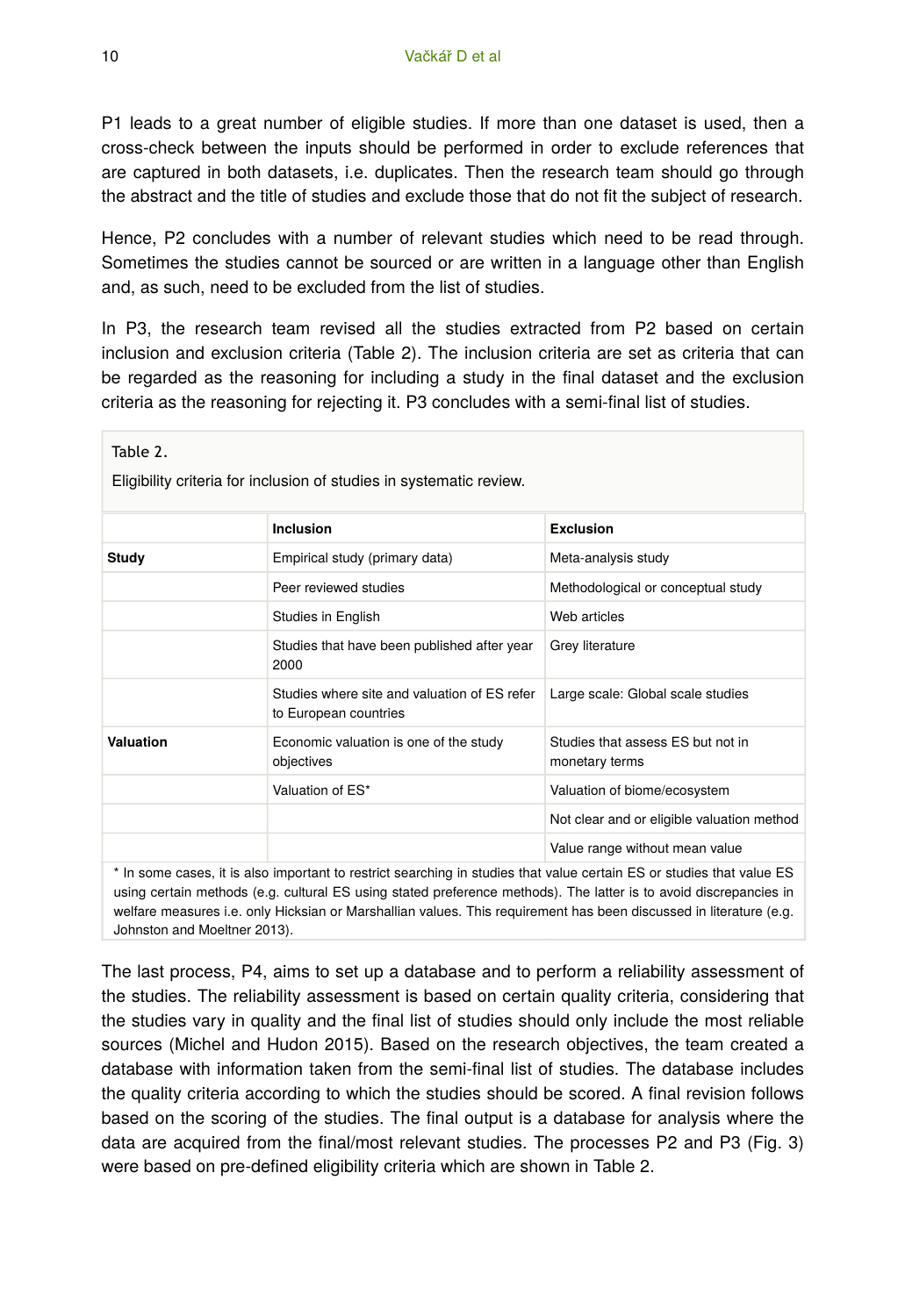After screening, a database of selected studies was built up and structured in line with the template shown in Table 3 (P4). The studies were assessed with a score of 10, corresponding to the following five criteria:

| Table 3.                                                           |                                                                                                                                                                                                                                |  |  |
|--------------------------------------------------------------------|--------------------------------------------------------------------------------------------------------------------------------------------------------------------------------------------------------------------------------|--|--|
| Data extraction template for ecosystem service valuation database. |                                                                                                                                                                                                                                |  |  |
| <b>Study info</b>                                                  | Authors                                                                                                                                                                                                                        |  |  |
|                                                                    | Publication year                                                                                                                                                                                                               |  |  |
|                                                                    | Reference                                                                                                                                                                                                                      |  |  |
| Site and country<br>specifics*                                     | Scale: Local, regional, national                                                                                                                                                                                               |  |  |
|                                                                    | Area in hectares                                                                                                                                                                                                               |  |  |
|                                                                    | Latitude                                                                                                                                                                                                                       |  |  |
|                                                                    | Country                                                                                                                                                                                                                        |  |  |
|                                                                    | Population density                                                                                                                                                                                                             |  |  |
|                                                                    | GDP per capita                                                                                                                                                                                                                 |  |  |
|                                                                    | Purchase parity power conversion factor                                                                                                                                                                                        |  |  |
|                                                                    | Consumer price index: of valuation year and of current year                                                                                                                                                                    |  |  |
| <b>Biome and Ecosystem</b><br>service (ES) details                 | Biome type                                                                                                                                                                                                                     |  |  |
|                                                                    | ES classification (by CICES): Section, group, class                                                                                                                                                                            |  |  |
|                                                                    | ES classification as described on the study                                                                                                                                                                                    |  |  |
| <b>Valuation details</b>                                           | Value reported**                                                                                                                                                                                                               |  |  |
|                                                                    | Units                                                                                                                                                                                                                          |  |  |
|                                                                    | Currency                                                                                                                                                                                                                       |  |  |
|                                                                    | Year of valuation                                                                                                                                                                                                              |  |  |
|                                                                    | Method: Price-based, Cost-based (all subcategories), Production function-based (all<br>subcategories), Revealed preference (all subcategories), Stated preference (all<br>subcategories), Benefit transfer (all subcategories) |  |  |
|                                                                    | Valuation approach: : Direct market value, Stated preference, Revealed preference,<br>Benefit transfer                                                                                                                         |  |  |
| <b>Study objectives</b>                                            | Objectives of valuation                                                                                                                                                                                                        |  |  |
| Quality                                                            | Quality score: 1-10                                                                                                                                                                                                            |  |  |
| <b>Other comments</b>                                              | Other                                                                                                                                                                                                                          |  |  |

\* The site and country specifics are necessary inputs for meta-regression analysis or adjusted value transfer.

\*\* For value transfer, the value reported should be converted in the same currency per hectare of ecosystem per year. Even for cultural services, where values are usually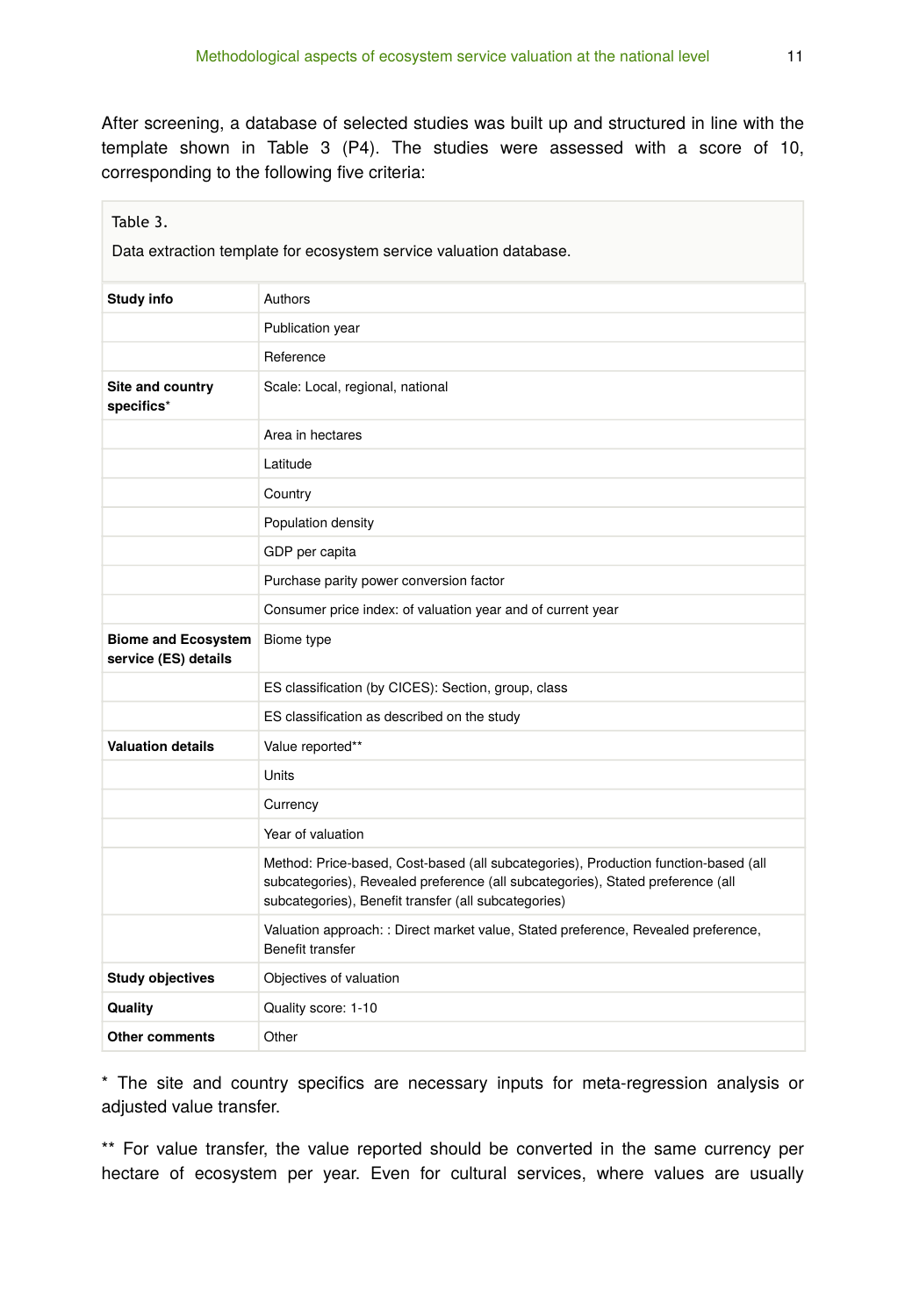reported in value/respondent per visit, the same conversion is necessary (as in Ojea et al. 2010).

- 1. Description of biome and ES classification by classification system
- 2. Description of policy context of valuation
- 3. Description of study area (location, hectares of biome valued, latitude)
- 4. Description of valuation method
- 5. Description of valuation output (units, currency, year of valuation)

Each criterion was given a score of 0, 1 or 2, meaning weak, moderate or strong. To distinguish between papers of different quality, those that scored less than 4 were given a "Low quality" score; those scoring between 4 and 7 were considered of "Reasonable quality" score; and papers with a score above 7 were considered of "High quality".

### **4.2. Results of systematic review of valuation studies**

We performed a systematic search in Scopus and ISI Web of Knowledge science databases using keywords "ecosystem service" and "valuation", complemented by keywords indicating the ecosystem type, i.e. urban, forest, wetland and water. The inclusion and exclusion criteria were selected in line with details presented in Table 2. We limited our search to European studies only and also limited the time span of studies to 2000 – 2017. Another limitation of the scope of systematic review stems from the classification of ecosystems occurring in the territory of the Czech Republic. Based on the above-described SR process, our illustrative exercise concluded in the findings presented in Table 4. The details of primary studies are presented in Suppl. material 2. Reliability assessment and output O7 (final list of studies for building the database and analysis, Fig. 3) are not reported here as it was considered that these are out of the scope of the paper. However, during this stage, we excluded grey literature and technical reports and limited our review to only information published in peer-reviewed journals.

| Table 4.<br>Summary of systematic review results. |                                         |                                                                                              |              |                                        |                                               |                                |
|---------------------------------------------------|-----------------------------------------|----------------------------------------------------------------------------------------------|--------------|----------------------------------------|-----------------------------------------------|--------------------------------|
| P1: Review scoping                                |                                         |                                                                                              |              | P2: Abstract<br>and title<br>screening | P3: Full text<br>screening                    |                                |
| Ecosystem                                         | <b>Database</b>                         | <b>Keywords</b>                                                                              | Timespan     | <b>11: Studies</b><br>identification   | <b>12: Potentially</b><br>relevant<br>studies | <b>13: Relevant</b><br>studies |
| Urban green                                       | Web of<br>Science<br>Scopus<br>EKOSERV* | "ecosystem service"<br>AND "valuation" AND<br>"urban"<br>"Europe"**                          | 2000-2017 97 |                                        | 23                                            | 9                              |
| Agricultural                                      | Scopus<br>EKOSERV*                      | "ecosystem service"<br>AND "valuation" AND<br>"agriculture" + limit to<br>European countries | 2000-2017 78 |                                        | 28                                            | 13                             |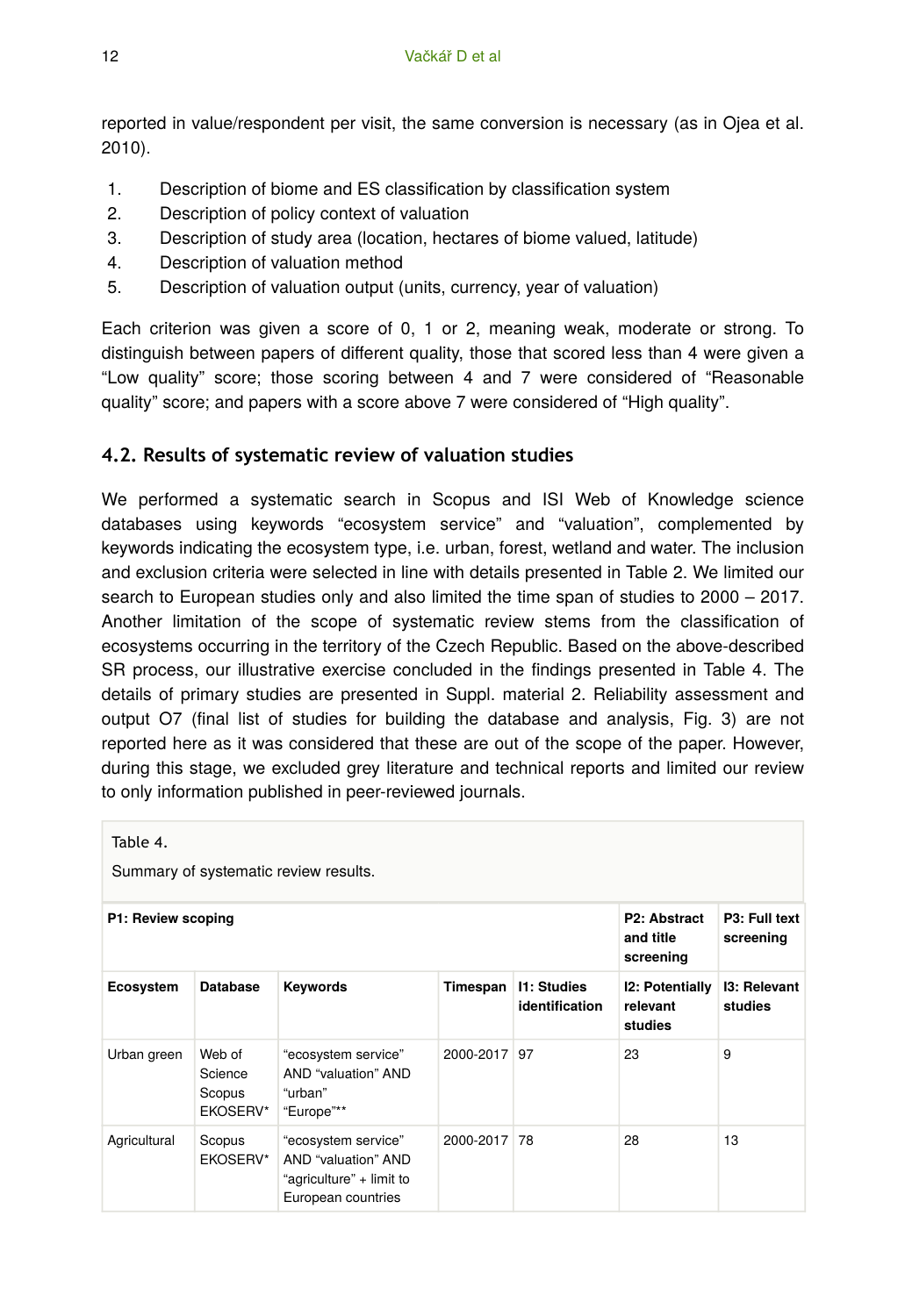| Permanent<br>crops                                                                                                                                              | Scopus<br><b>EKOSERV*</b>                      | "ecosystem service"<br>AND "valuation" AND<br>"orchard" + limit to<br>European countries                                                                                                                                                                                                                                                                                                                                                                                                 | 2000-2017 3   |  | 2  | 2  |
|-----------------------------------------------------------------------------------------------------------------------------------------------------------------|------------------------------------------------|------------------------------------------------------------------------------------------------------------------------------------------------------------------------------------------------------------------------------------------------------------------------------------------------------------------------------------------------------------------------------------------------------------------------------------------------------------------------------------------|---------------|--|----|----|
| Pasture and<br>grasslands                                                                                                                                       | Scopus<br><b>EKOSERV*</b>                      | "ecosystem service"<br>AND "valuation" AND<br>"pasture" + limit to<br>European countries<br>"ecosystem service"<br>AND "valuation" AND<br>"grassland" + limit to<br>European countries                                                                                                                                                                                                                                                                                                   | 2000-2017 29  |  | 20 | 4  |
| Forest                                                                                                                                                          | Web of<br>Science<br>Scopus<br>EKOSERV*        | "ecosystem service"<br>AND "forest" AND<br>"valuation" AND<br>"Europe"<br>"ecosystem" AND<br>"service" AND "forest"<br>AND "valuation" +<br><b>EXCLUDE</b> non-<br>European countries                                                                                                                                                                                                                                                                                                    | 2000-2017 158 |  | 66 | 30 |
| Wetland                                                                                                                                                         | Web of<br>Science<br>Scopus<br><b>EKOSERV*</b> | wetland AND<br>"ecosystem service"<br>AND valuation +<br><b>EXCLUDE</b> non-<br>European countries<br>In EKOSERV exclude<br>coastal wetlands                                                                                                                                                                                                                                                                                                                                             | 2000-2017 58  |  | 18 | 9  |
| Water                                                                                                                                                           | Scopus<br><b>EKOSERV*</b>                      | "water" AND "ecosystem<br>service" AND "valuation"<br>+ EXCLUDE non-<br>European countries<br>"lake" AND "ecosystem<br>service" AND "valuation"<br>+ EXCLUDE non-<br>European countries<br>"pond" AND "ecosystem<br>service" AND "valuation"<br>+ EXCLUDE non-<br>European countries<br>"river" AND "ecosystem<br>service" AND "valuation"<br>+ EXCLUDE non-<br>European countries<br>"water-body" AND<br>"ecosystem service"<br>AND "valuation" +<br>EXCLUDE non-<br>European countries | 2000-2017 216 |  | 22 | 8  |
| *Selection for European studies, timespan 2000+, excluding coastal wetlands<br>** European countries were later included in the final results by country/region |                                                |                                                                                                                                                                                                                                                                                                                                                                                                                                                                                          |               |  |    |    |

We found 75 original relevant studies in total after stage P3, including 344 observations of ecosystem service values (Table 4). At the initial stage I1, we identified 639 studies. During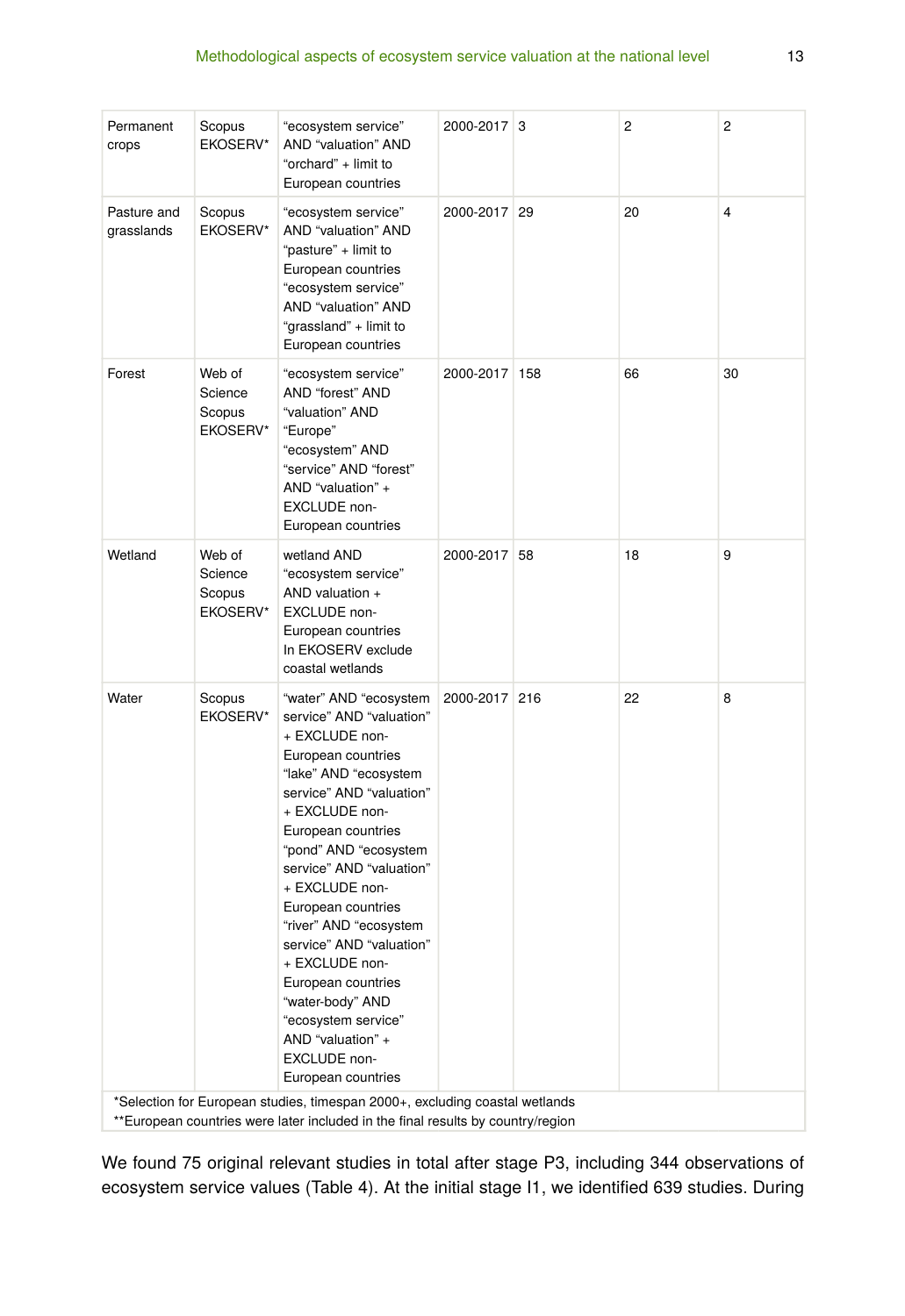the stage P2 (abstract and title screening), the number of potentially relevant studies was reduced to 179. The number of published original valuation studies has increased substantially during the last years (Fig. 4), with the highest number of studies published in 2016 and focusing on valuation of forest ecosystem services.



# **5. Transferability of results and limitations**

The value transfer approach poses multiple challenges and imposes limitations. The valuation method, the presence of agents that will benefit from the service, the level of supply of the service, the time of the analysis and the contextual variables describing the socioecological system in space, can influence the value of the ES and need to be controlled (Troy and Wilson 2006). The majority of ecosystem services valuations conducted at the national level have been based on the simple unit value transfer. Basic value transfer still requires extensive databases capturing ecosystem service values, such as ESVD (de Groot et al. 2012).

Despite the rapid progress in national ecosystem assessments (Schröter et al. 2016), national ecosystem service valuations are scarce. The reason could lie in the limitations of the value transfer techniques. Detailed long-term ecosystem service valuation studies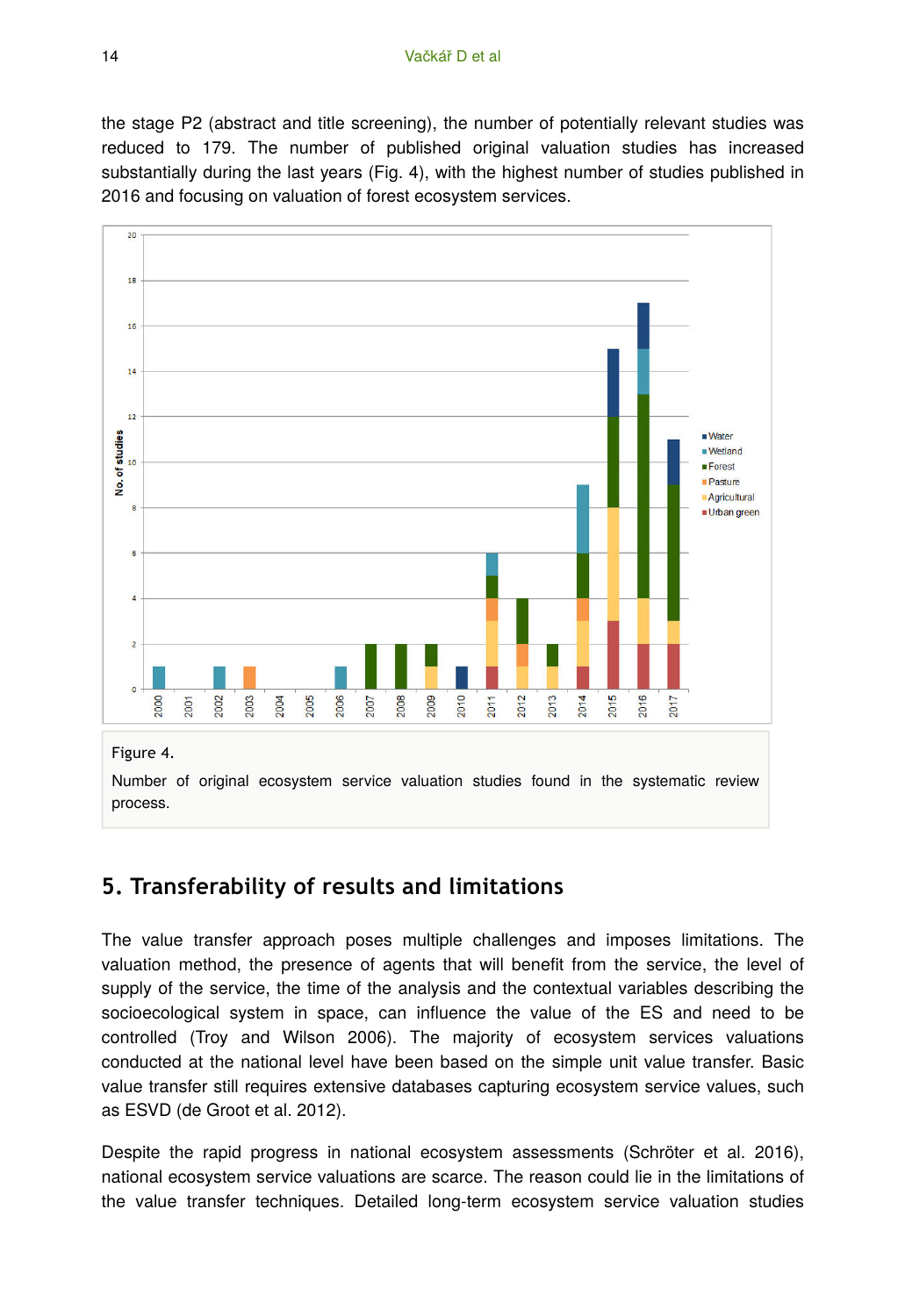based on biophysical modelling or assessments have only been performed at the regional level (Jiang et al. 2013). Indeed, a review by Malinga et al. (2015) concluded that the majority of ecosystem services mapping has only been conducted at the municipality or province level. Only one-fifth (19%) of the mapping studies were conducted at the national level.

Schägner et al. (2013) reviewed studies focusing on ecosystem service value mapping. Their estimate of the proportion of studies conducted at broader regional or national levels (24%) is similar to that of Malinga et al. (2015). National studies usually cover an area ranging from 10,000 km<sup>2</sup> to 100,000 km<sup>2</sup>. From the methodological point of view, they found that the majority of the ESV mapping studies used the simple unit value transfer approach, combining land cover proxy with the unit value of ES. Only 4% of the studies performed a meta-analytical benefit transfer function.

Another limitation of the value transfer studies is the context within which the ecosystem service valuations are produced. Several studies have developed policy scenarios or targets analysis, for example in the context of cost-benefit analysis (CBA) (Peh et al. 2014). Ecosystem service values are dependent on policy targets and scenarios. Therefore, these values are difficult to transfer to different policy contexts.

A value transfer can be based on transferring values tied to biophysical values which is the standard approach applied in primary valuation studies or model toolkits such as InVEST (Kareiva et al. 2011). An ecosystem service valuation at the national level usually applies to an area of land cover as a spatial biophysical proxy. This approach requires values available per area unit, for example EUR per hectare. However, a vast amount of data in ecosystem service valuation databases is reported in different units, such as population or mass flows (Table 5). Sometimes, a biophysical-based value transfer is a more appropriate method, especially in the context of policy-related measures such as abatement of climate change via reduction of greenhouse gases or policies reducing the flow of nutrients from agriculture and households into water bodies. This is related to the discussion of valuing marginal changes rather than communicating the total value of ecosystems (Fisher et al. 2008, Bateman et al. 2011). Therefore, transferring values per tonne of carbon stored in forest ecosystems or kilograms of nitrogen retained in wetlands can be a meaningful approach to value transfer.

Table 5.

Examples of different units for value transfer.

| <b>Ecosystem service valuation</b> | <b>Biophysical unit</b> | Value      |
|------------------------------------|-------------------------|------------|
| Area units                         |                         |            |
| Total aggregate value              | Area (hectares)         | EUR per ha |
| <b>Mass units</b>                  |                         |            |
| Climate regulation                 | Mg of carbon            | EUR per Mg |
| Air filtration                     | Mg of pollutant         | EUR per Mg |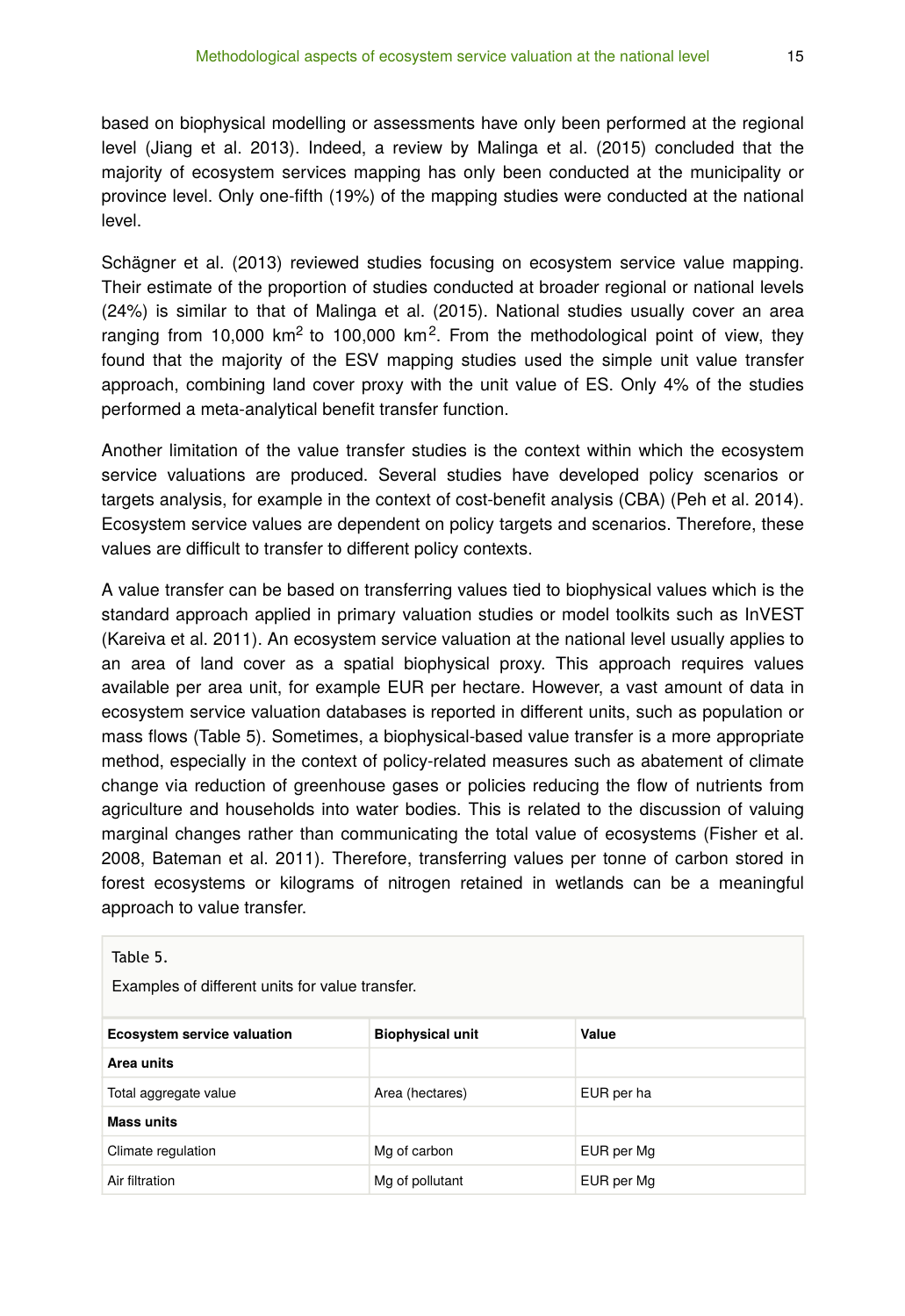| Water regulation   | Cubic metre of water | EUR per $m3$             |
|--------------------|----------------------|--------------------------|
| Non-material units |                      |                          |
| Recreation         | Number of visits     | EUR per visit            |
| Recreation         | Person-visit         | EUR per person per visit |

Finally, we should mention a controversy in the monetary valuation of ecosystem services. It has been suggested that an economic valuation of ecosystem services cannot capture the complex biophysical and socio-cultural benefits provided by ecosystems (Schröter et al. 2014). Even in countries with readily available data for national ecosystem service valuations, such as the United Kingdom (Bateman et al. 2013) or Spain (Quintas-Soriano et al. 2016), researchers are hesitant to make total economic value estimates for national ecosystems. This can be due to the perceived immaturity of the valuation techniques and their complexity beyond the economic valuation of ecosystems services (Nijnik and Miller 2017) and issues relating to gaps in the understanding of marginal value curves and final ecosystem services and goods (Bateman et al. 2011). Thus, large-scale estimates of economic values of ecosystem services generated by value transfer do not necessarily represent ecosystem service values important to different stakeholders, beneficiaries and participants. Also, ecosystem service valuations have often been reduced to assessments of costs of environmental degradation or benefits of conservation policies and have not been incorporated into consistent ecosystem accounting frameworks at the national level.

# **6. Conclusions**

Ecosystem service valuation at the national level is still an emerging discipline. The possible reasons for this are outlined in our paper – limitations of current value transfer techniques or incomplete information in studies serving as inputs for SR valuation studies. However, an increasing societal demand for broader-scale valuations and evaluations of strategies and experimental ecosystem accounting might accelerate progress in the value transfer techniques and in the synthesis of the existing data. Within the ecosystem service assessment community, there is a need for standardised valuation data reporting and presentation. As ecosystems are being valued in significantly varying contexts, with different aims and policy goals, we suggest that the development of unified synthesising frameworks would facilitate the application of the available data on ES valuations. As a consequence, the ecosystem service valuations at the national level could become more frequent and extend the knowledge about the importance of ecosystems for society and human well-being. Information on the value of ecosystems on the national level, as well as quantification of impacts of policy inaction or costs and benefits of strategies and plans, could enhance decision-making processes supported by rigorous ecosystem service science.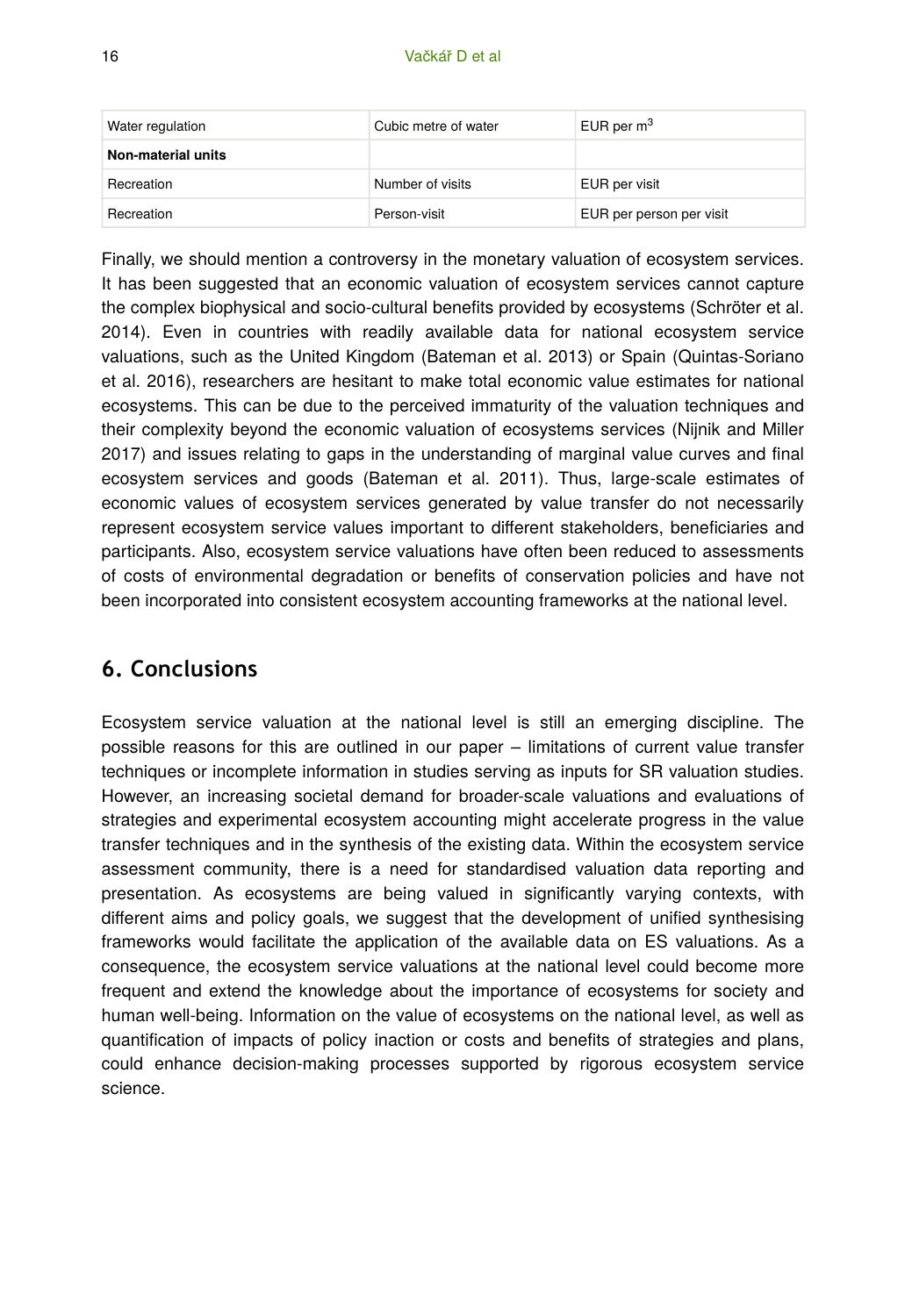# **Acknowledgements**

This work was supported by EU H2020 project ESMERALDA (Enhancing Ecosystem Services Mapping for Policy and Decision Making) , grant agreement No 642007. The drafting of this article was supported by the Ministry of Education, Youth and Sports of the Czech Republic as part of the National Sustainability Programme I (NPU I), grant number LO1415. We thank to L. Brander and S. Broekx for valuable comments on the manuscript.

### **References**

- Abson DJ, Wehrden Hv, Baumgärtner S, Fischer J, Hanspach J, Härdtle W, Heinrichs H, Klein AM, Lang DJ, Martens P, Walmsley D (2014) Ecosystem services as a boundary object for sustainability. Ecological Economics 103: 29‑37. [https://](https://doi.org/10.1016/j.ecolecon.2014.04.012) [doi.org/10.1016/j.ecolecon.2014.04.012](https://doi.org/10.1016/j.ecolecon.2014.04.012)
- Anderson S, Ankor B, Sutton P (2017) Ecosystem service valuations of South Africa using a variety of land cover data sources and resolutions. Ecosystem Services 27: 173‑178. <https://doi.org/10.1016/j.ecoser.2017.06.001>
- Bateman I, Abson D, Beaumont N, Darnell A, Fezzi C, Hanley N, Kontoleon A, Maddison D, Morling P, Morris J, Mourato S, Pascual U, Perino G, Sen A, Tinch D, Turner K, Valatin G, van Soest DP (2011) Economic Values from Ecosystems. In: UNEP WCMC The UK National Ecosystem Assessment: Technical Report. Cambridge, 1068-1151 pp.
- Bateman I, Harwood A, Abson D, Andrews B, Crowe A, Dugdale S, Fezzi C, Foden J, Hadley D, Haines-Young R, Hulme M, Kontoleon A, Munday P, Pascual U, Paterson J, Perino G, Sen A, Siriwardena G, Termansen M (2013) Economic Analysis for the UK National Ecosystem Assessment: Synthesis and Scenario Valuation of Changes in Ecosystem Services. Environmental and Resource Economics 57 (2): 273‑297. [https://](https://doi.org/10.1007/s10640-013-9662-y) [doi.org/10.1007/s10640-013-9662-y](https://doi.org/10.1007/s10640-013-9662-y)
- Bateman IJ, Harwood AR, Mace GM, Watson RT, Abson DJ, Andrews B, Binner A, Crowe A, Day BH, Dugdale S, Fezzi C, Foden J, Hadley D, Haines-Young R, Hulme M, Kontoleon A, Lovett AA, Munday P, Pascual U, Paterson J, Perino G, Sen A, Siriwardena G, Soest Dv, Termansen M (2013) Bringing Ecosystem Services into Economic Decision-Making: Land Use in the United Kingdom. Science 341 (6141): 45‑50.<https://doi.org/10.1126/science.1234379>
- Brander L, Bräuer I, Gerdes H, Ghermandi A, Kuik O, Markandya A, Navrud S, D. Nunes PL, Schaafsma M, Vos H, Wagtendonk A (2011) Using Meta-Analysis and GIS for Value Transfer and Scaling Up: Valuing Climate Change Induced Losses of European Wetlands. Environmental and Resource Economics 52 (3): 395-413. [https://](https://doi.org/10.1007/s10640-011-9535-1) [doi.org/10.1007/s10640-011-9535-1](https://doi.org/10.1007/s10640-011-9535-1)
- Brander L, Wagtendonk A, Hussain S, McVittie A, Verburg P, de Groot R, der Ploeg Sv (2012) Ecosystem service values for mangroves in Southeast Asia: A meta-analysis and value transfer application. Ecosystem Services 1 (1): 62-69. [https://doi.org/10.1016/](https://doi.org/10.1016/j.ecoser.2012.06.003) [j.ecoser.2012.06.003](https://doi.org/10.1016/j.ecoser.2012.06.003)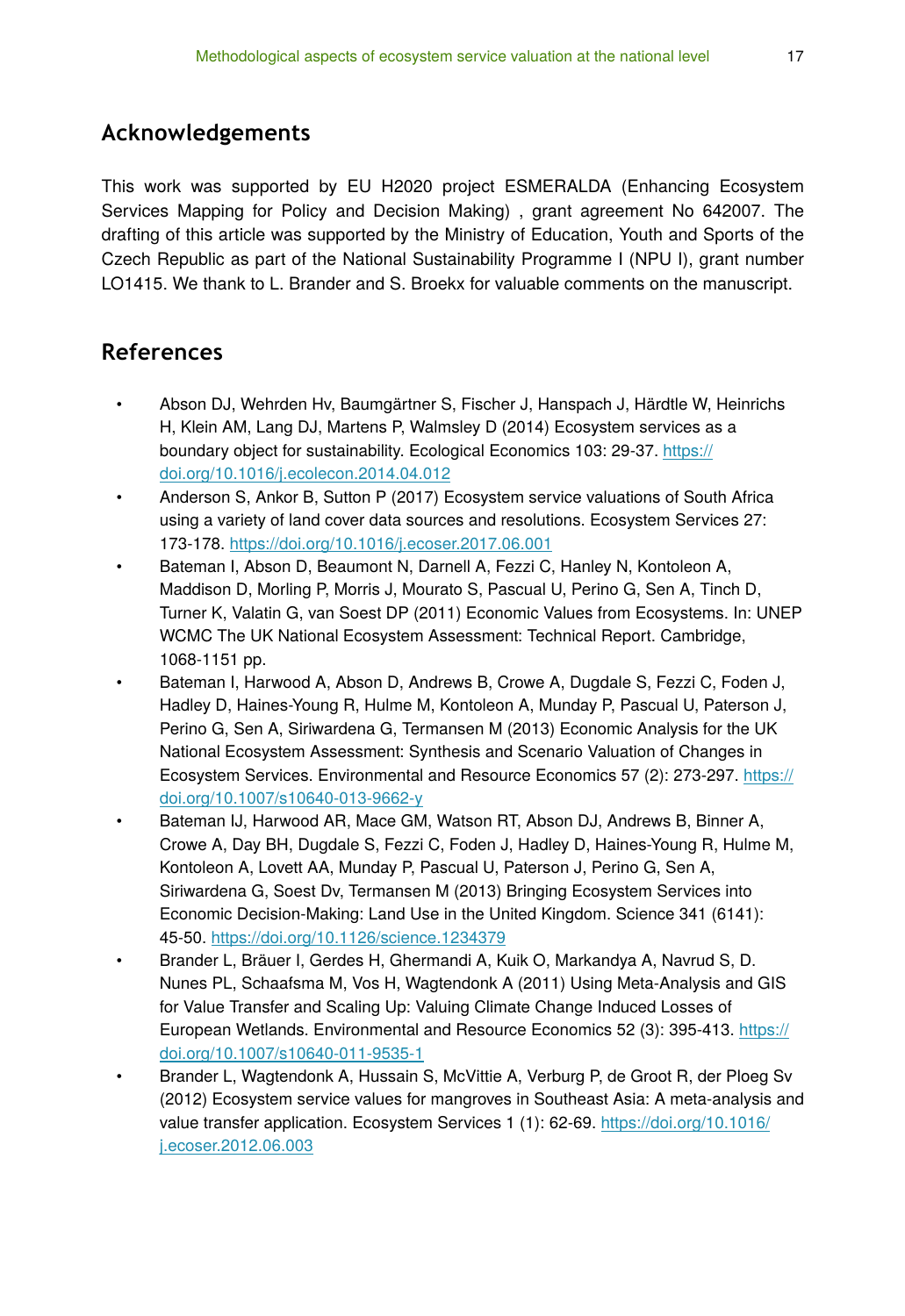- Brander LM (2013) Guidance manual on value transfer methods for ecosystem services. United Nations Environment Programme, Nairobi, 77 pp. [ISBN 978-92-807-3362-4]
- Burkhard B, Geneletti D, Kopperoinen L, Maes J, Potschin M, Santos-Martín F, Stoev P (in prep) Mapping and assessing ecosystems services in the EU – The ESMERALDA coordination and support action approach of integration. One Ecosystem.
- Chiabai A, Travisi C, Markandya A, Ding H, D. Nunes PL (2011) Economic Assessment of Forest Ecosystem Services Losses: Cost of Policy Inaction. Environmental and Resource Economics 50 (3): 405‑445. <https://doi.org/10.1007/s10640-011-9478-6>
- Collaboration for Environmental Evidence (2013) *Guidelines for Systematic Review and Evidence Synthesis in Environmental Management*. [www.environmentalevidence.org/](http://www.environmentalevidence.org/Documents/Guidelines/Guidelines4.2.pdf) [Documents/Guidelines/Guidelines4.2.pdf](http://www.environmentalevidence.org/Documents/Guidelines/Guidelines4.2.pdf)
- Cook C, Possingham H, Fuller R (2013) Contribution of Systematic Reviews to Management Decisions. Conservation Biology 27 (5): 902‑915. [https://doi.org/10.1111/](https://doi.org/10.1111/cobi.12114) [cobi.12114](https://doi.org/10.1111/cobi.12114)
- Costanza R, d'Arge R, Groot Rd, Farber S, Grasso M, Hannon B, Limburg K, Naeem S, O'Neill R, Paruelo J, Raskin R, Sutton P, den Belt Mv (1997) The value of the world's ecosystem services and natural capital. Nature 387 (6630): 253-260. [https://](https://doi.org/10.1038/387253a0) [doi.org/10.1038/387253a0](https://doi.org/10.1038/387253a0)
- Costanza R, Groot Rd, Sutton P, der Ploeg Sv, Anderson S, Kubiszewski I, Farber S, Turner RK (2014) Changes in the global value of ecosystem services. Global Environmental Change 26: 152‑158.<https://doi.org/10.1016/j.gloenvcha.2014.04.002>
- Czúcz B, Arany I, Potschin-Young M, Bereczki K, Kertész M, Kiss M, Aszalós R, Haines-Young R (2018) Where concepts meet the real world: A systematic review of ecosystem service indicators and their classification using CICES. Ecosystem Services 29: 145‑157. <https://doi.org/10.1016/j.ecoser.2017.11.018>
- Doerr E, Dorrough J, Davies M, Doerr VJ, McIntyre S (2014) Maximizing the value of systematic reviews in ecology when data or resources are limited. Austral Ecology 40 (1): 1‑11. <https://doi.org/10.1111/aec.12179>
- Fisher B, Turner K, Zylstra M, Brouwer R, Groot Rd, Farber S, Ferraro P, Green R, Hadley D, Harlow J, Jefferiss P, Kirkby C, Morling P, Mowatt S, Naidoo R, Paavola J, Strassburg B, Yu D, Balmford A (2008) ECOSYSTEM SERVICES AND ECONOMIC THEORY: INTEGRATION FOR POLICY-RELEVANT RESEARCH. Ecological Applications 18 (8): 2050‑2067. <https://doi.org/10.1890/07-1537.1>
- Frélichová J, Vačkář D, Pártl A, Loučková B, Harmáčková Z, Lorencová E (2014) Integrated assessment of ecosystem services in the Czech Republic. Ecosystem Services 8: 110‑117. <https://doi.org/10.1016/j.ecoser.2014.03.001>
- Ghermandi A, den Bergh JJMv, Brander L, de Groot HF, D. Nunes PL (2010) Values of natural and human-made wetlands: A meta-analysis. Water Resources Research 46 (12): .<https://doi.org/10.1029/2010wr009071>
- Groot Rd, Brander L, der Ploeg Sv, Costanza R, Bernard F, Braat L, Christie M, Crossman N, Ghermandi A, Hein L, Hussain S, Kumar P, McVittie A, Portela R, Rodriguez L, Brink Pt, Beukering Pv (2012) Global estimates of the value of ecosystems and their services in monetary units. Ecosystem Services 1 (1): 50‑61. [https://](https://doi.org/10.1016/j.ecoser.2012.07.005) [doi.org/10.1016/j.ecoser.2012.07.005](https://doi.org/10.1016/j.ecoser.2012.07.005)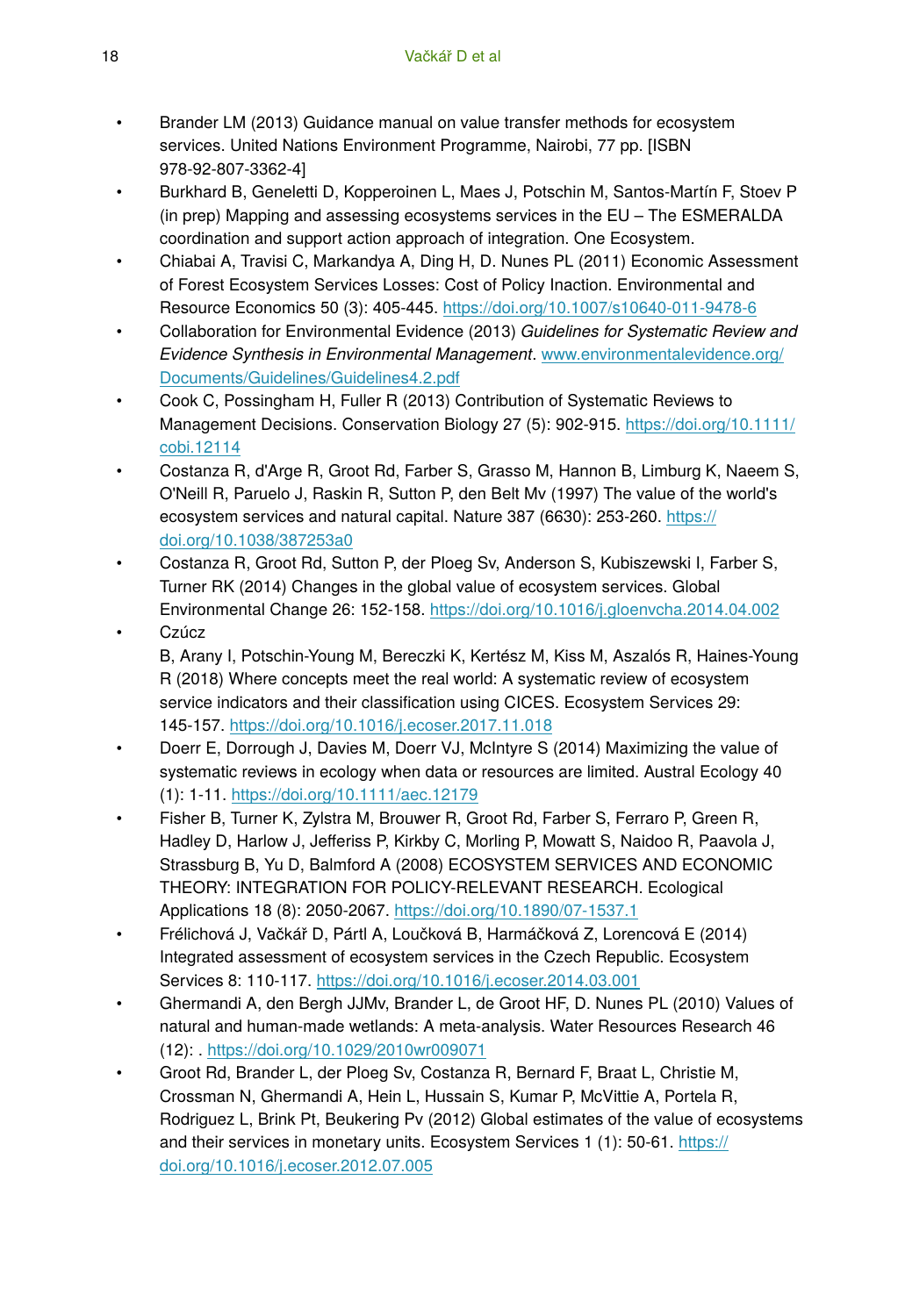- Haddaway NR, Woodcock P, Macura B, Collins A (2015) Making literature reviews more reliable through application of lessons from systematic reviews. Conservation Biology 29 (6): 1596‑1605.<https://doi.org/10.1111/cobi.12541>
- Haines-Young R, Potschin MB (2018) Common International Classification of Ecosystem Services (CICES) V5.1 and Guidance on the Application of the Revised Structure. [www.cices.eu](http://www.cices.eu)
- Jiang M, Bullock J, Hooftman DP (2013) Mapping ecosystem service and biodiversity changes over 70 years in a rural English county. Journal of Applied Ecology 50 (4): 841‑850. <https://doi.org/10.1111/1365-2664.12093>
- Johnston R, Moeltner K (2013) Meta-Modeling and Benefit Transfer: The Empirical Relevance of Source-Consistency in Welfare Measures. Environmental and Resource Economics 59 (3): 337‑361. <https://doi.org/10.1007/s10640-013-9730-3>
- Johnston R, Rolfe J, Rosenberger R, Brouwer R (2015) Introduction to Benefit Transfer Methods. The Economics of Non-Market Goods and Resources. [https://](https://doi.org/10.1007/978-94-017-9930-0_2) [doi.org/10.1007/978-94-017-9930-0\\_2](https://doi.org/10.1007/978-94-017-9930-0_2)
- Kareiva P, Tallis H, Ricketts TH, Daily GC, Polasky S (Eds) (2011) Natural Capital: Theory and Practice of Mapping Ecosystem Services. Oxford University Press, 392 pp.
- Kosztra B, Büttner G, Hazeu G, Arnold S (2017) Updated CLC illustrated nomenclature guidelines. European Topic Centre on urban, land and soil systems. European Environment Agency 124: pp.. URL: [https://land.copernicus.eu/user-corner/technical](https://land.copernicus.eu/user-corner/technical-library/corine-land-cover-nomenclature-guidelines/docs/pdf/CLC2018_Nomenclature_illustrated_guide_20170930.pdf)[library/corine-land-cover-nomenclature-guidelines/docs/pdf/](https://land.copernicus.eu/user-corner/technical-library/corine-land-cover-nomenclature-guidelines/docs/pdf/CLC2018_Nomenclature_illustrated_guide_20170930.pdf) [CLC2018\\_Nomenclature\\_illustrated\\_guide\\_20170930.pdf](https://land.copernicus.eu/user-corner/technical-library/corine-land-cover-nomenclature-guidelines/docs/pdf/CLC2018_Nomenclature_illustrated_guide_20170930.pdf)
- Kubiszewski I, Costanza R, Dorji L, Thoennes P, Tshering K (2013) An initial estimate of the value of ecosystem services in Bhutan. Ecosystem Services 3: e11-e21. [https://](https://doi.org/10.1016/j.ecoser.2012.11.004) [doi.org/10.1016/j.ecoser.2012.11.004](https://doi.org/10.1016/j.ecoser.2012.11.004)
- Kull C, de Sartre XA, Castro-Larrañaga M (2015) The political ecology of ecosystem services. Geoforum 61: 122‑134. <https://doi.org/10.1016/j.geoforum.2015.03.004>
- Liu S, Costanza R, Farber S, Troy A (2010) Valuing ecosystem services. Annals of the New York Academy of Sciences 1185 (1): 54‑78. [https://doi.org/10.1111/](https://doi.org/10.1111/j.1749-6632.2009.05167.x) [j.1749-6632.2009.05167.x](https://doi.org/10.1111/j.1749-6632.2009.05167.x)
- Maes J, Egoh B, Willemen L, Liquete C, Vihervaara P, Schägner JP, Grizzetti B, Drakou E, Notte AL, Zulian G, Bouraoui F, Paracchini ML, Braat L, Bidoglio G (2012) Mapping ecosystem services for policy support and decision making in the European Union. Ecosystem Services 1 (1): 31‑39. <https://doi.org/10.1016/j.ecoser.2012.06.004>
- Malinga R, Gordon L, Jewitt G, Lindborg R (2015) Mapping ecosystem services across scales and continents – A review. Ecosystem Services 13: 57-63. [https://](https://doi.org/10.1016/j.ecoser.2015.01.006) [doi.org/10.1016/j.ecoser.2015.01.006](https://doi.org/10.1016/j.ecoser.2015.01.006)
- Michel A, Hudon M (2015) Community currencies and sustainable development: A systematic review. Ecological Economics 116: 160-171. [https://doi.org/10.1016/](https://doi.org/10.1016/j.ecolecon.2015.04.023) [j.ecolecon.2015.04.023](https://doi.org/10.1016/j.ecolecon.2015.04.023)
- Moher D, Group P, Shamseer L, Clarke M, Ghersi D, Liberati A, Petticrew M, Shekelle P, Stewart LA (2015) Preferred reporting items for systematic review and meta-analysis protocols (PRISMA-P) 2015 statement. Systematic Reviews 4 (1): . [https://](https://doi.org/10.1186/2046-4053-4-1) [doi.org/10.1186/2046-4053-4-1](https://doi.org/10.1186/2046-4053-4-1)
- Nijnik M, Miller D (2017) Valuation of ecosystem services: paradox or Pandora's box for decision-makers? One Ecosystem 2: e14808.<https://doi.org/10.3897/oneeco.2.e14808>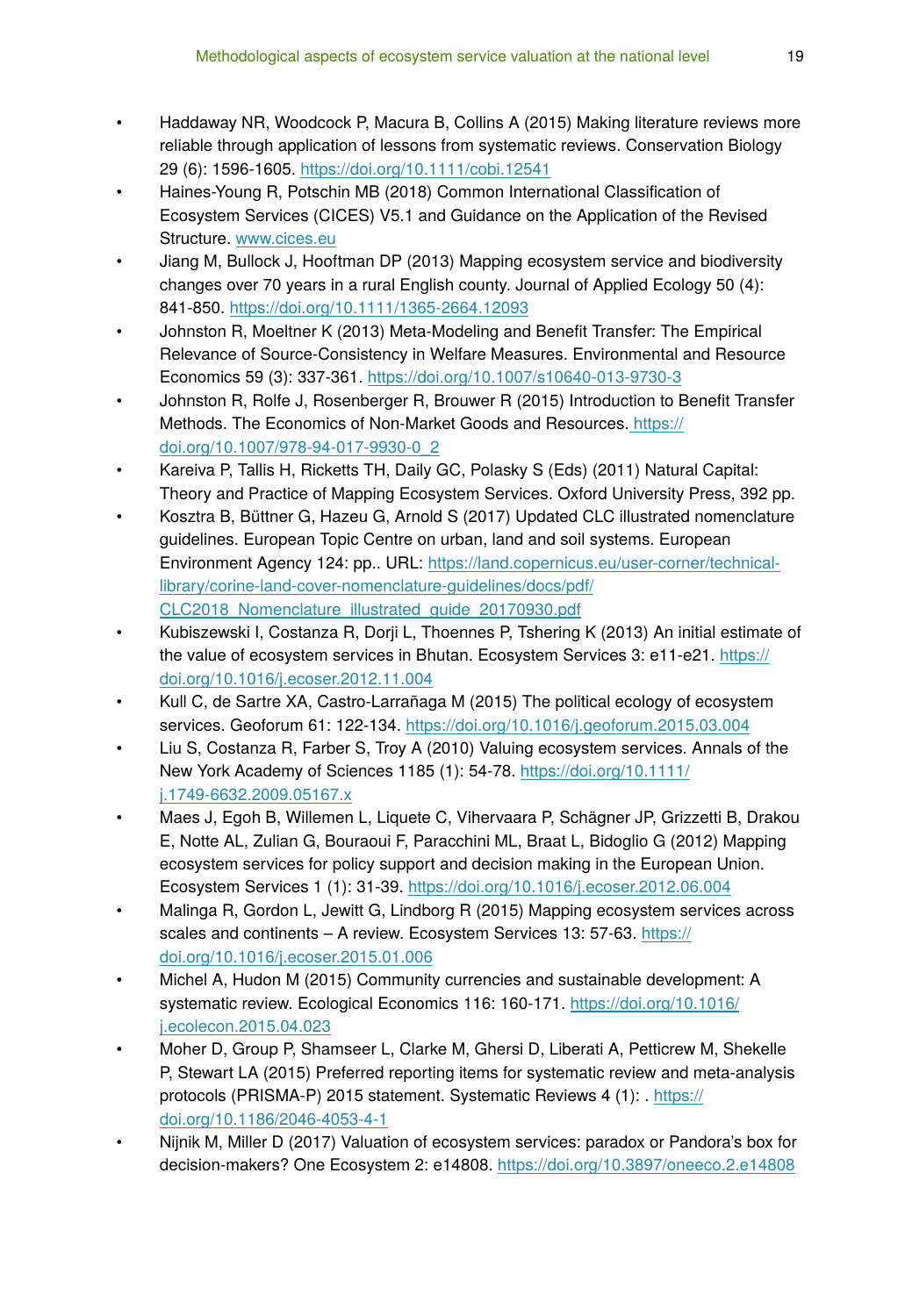- Niquisse S, Cabral P (2017) Assessment of changes in ecosystem service monetary values in Mozambique. Environmental Development [https://doi.org/10.1016/](https://doi.org/10.1016/j.envdev.2017.09.003) [j.envdev.2017.09.003](https://doi.org/10.1016/j.envdev.2017.09.003)
- Obst C, Hein L, Edens B (2015) National Accounting and the Valuation of Ecosystem Assets and Their Services. Environmental and Resource Economics 64 (1): 1‑23. <https://doi.org/10.1007/s10640-015-9921-1>
- Ojea E, D. Nunes PL, Loureiro M (2010) Mapping Biodiversity Indicators and Assessing Biodiversity Values in Global Forests. Environmental and Resource Economics 47 (3): 329‑347. <https://doi.org/10.1007/s10640-010-9381-6>
- Peh K-, Balmford A, Field R, Lamb A, Birch J, Bradbury R, Brown C, Butchart SM, Lester M, Morrison R, Sedgwick I, Soans C, Stattersfield A, Stroh P, Swetnam R, Thomas DL, Walpole M, Warrington S, Hughes FR (2014) Benefits and costs of ecological restoration: Rapid assessment of changing ecosystem service values at a U.K. wetland. Ecology and Evolution 4 (20): 3875‑3886. [https://doi.org/10.1002/](https://doi.org/10.1002/ece3.1248) [ece3.1248](https://doi.org/10.1002/ece3.1248)
- Pullin A, Stewart G (2006) Guidelines for Systematic Review in Conservation and Environmental Management. Conservation Biology 20 (6): 1647‑1656. [https://](https://doi.org/10.1111/j.1523-1739.2006.00485.x) [doi.org/10.1111/j.1523-1739.2006.00485.x](https://doi.org/10.1111/j.1523-1739.2006.00485.x)
- Quintas-Soriano C, Martín-López B, Santos-Martín F, Loureiro M, Montes C, Benayas J, García-Llorente M (2016) Ecosystem services values in Spain: A meta-analysis. Environmental Science & Policy 55: 186‑195. [https://doi.org/10.1016/](https://doi.org/10.1016/j.envsci.2015.10.001) [j.envsci.2015.10.001](https://doi.org/10.1016/j.envsci.2015.10.001)
- Reynaud A, Lanzanova D (2017) A Global Meta-Analysis of the Value of Ecosystem Services Provided by Lakes. Ecological Economics 137: 184-194. [https://](https://doi.org/10.1016/j.ecolecon.2017.03.001) [doi.org/10.1016/j.ecolecon.2017.03.001](https://doi.org/10.1016/j.ecolecon.2017.03.001)
- Richardson L, Loomis J, Kroeger T, Casey F (2015) The role of benefit transfer in ecosystem service valuation. Ecological Economics 115: 51-58. [https://doi.org/10.1016/](https://doi.org/10.1016/j.ecolecon.2014.02.018) [j.ecolecon.2014.02.018](https://doi.org/10.1016/j.ecolecon.2014.02.018)
- Schägner JP, Brander L, Maes J, Hartje V (2013) Mapping ecosystem services' values: Current practice and future prospects. Ecosystem Services 4: 33-46. [https://](https://doi.org/10.1016/j.ecoser.2013.02.003) [doi.org/10.1016/j.ecoser.2013.02.003](https://doi.org/10.1016/j.ecoser.2013.02.003)
- Schmidt S, Manceur A, Seppelt R (2016) Uncertainty of Monetary Valued Ecosystem Services – Value Transfer Functions for Global Mapping. PLOS ONE 11 (3): e0148524. <https://doi.org/10.1371/journal.pone.0148524>
- Schröter M, der Zanden Ev, van Oudenhoven AE, Remme R, Serna-Chavez H, de Groot R, Opdam P (2014) Ecosystem Services as a Contested Concept: a Synthesis of Critique and Counter-Arguments. Conservation Letters 7 (6): 514‑523. [https://](https://doi.org/10.1111/conl.12091) [doi.org/10.1111/conl.12091](https://doi.org/10.1111/conl.12091)
- Schröter M, Albert C, Marques A, Tobon W, Lavorel S, Maes J, Brown C, Klotz S, Bonn A (2016) National Ecosystem Assessments in Europe: A Review. BioScience 66 (10): 813‑828. <https://doi.org/10.1093/biosci/biw101>
- Shepard C, Crain C, Beck M (2011) The Protective Role of Coastal Marshes: A Systematic Review and Meta-analysis. PLoS ONE 6 (11): e27374. [https://](https://doi.org/10.1371/journal.pone.0027374) [doi.org/10.1371/journal.pone.0027374](https://doi.org/10.1371/journal.pone.0027374)
- TEEB (2013) Guidance Manual for TEEB Country Studies. Version 1.0. The Economics of Ecosystems and Biodiversity, 94 pp.